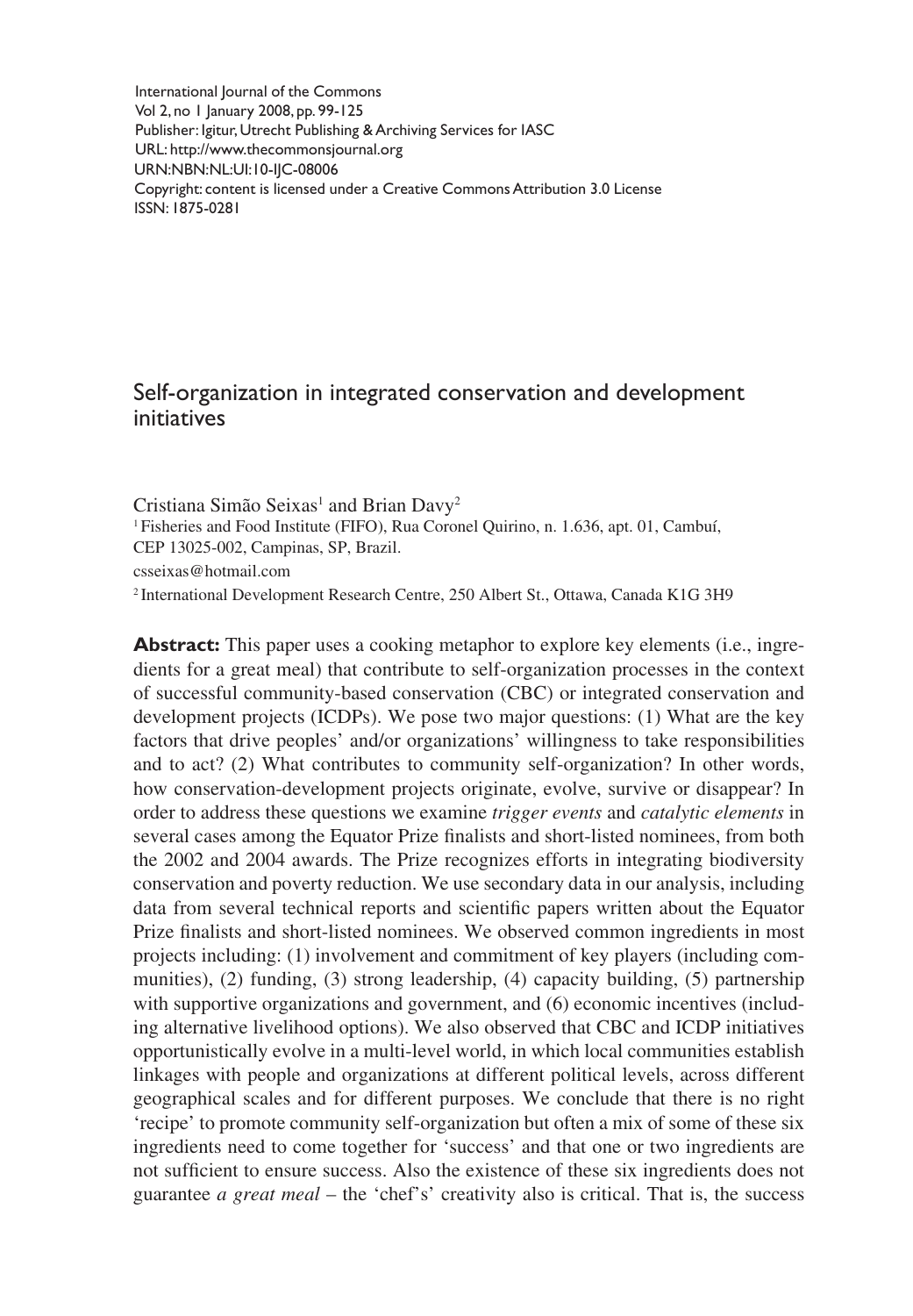of a project results from its ability to use the available resources and ingredients creatively or perhaps wisely.

**Acknowledgements:** We are indebted to Fikret Berkes for encouraging, guiding and collaborating in this research project. We thank the International Development Research Centre (IDRC) in Canada and the Centre for Community-Based Resource Management, University of Manitoba, Canada, for funding and supporting the project. We would like also to thank all the University of Manitoba research team involved in the Equator Initiative project for sharing their data and insights with us, and in particular, Shailesh Shukla and Jason Senyk for making contributions to the manuscript. We are also indebted to all the representatives of the 2004 Equator Prize finalists who contributed with their knowledge and time.

**Keywords:** Community self-organization, Community-based Conservation, Integrated conservation and development projects (ICDPs).

## 1. Introduction

What makes a great cook ('chef'): one who follows set recipes strictly or one who creates a delicious meal with the available ingredients? We prefer the second case and in this paper we will use the cooking metaphor to introduce the theme of how successful community-based conservation projects originate. We believe that more than just the amount and variety of ingredients are important and that what makes a delicious meal is the cook's ability to visualize beforehand the potential meal(s) he can prepare with the available ingredients, and much of the skill revolves around how to choose and combine them appropriately (i.e., use them wisely). Of course, some common ingredients are required in almost all meals, such as salt, oil and sugar. The same may be said for community-based conservation (CBC) projects: there is no final or fixed recipe for promoting successful community-based conservation, but a vision (a goal) and some common elements (ingredients) are obviously important and often the success of a project results from its ability to use the available resources and ingredients creatively or perhaps wisely. In this sense, this paper aims to investigate the common ingredients, including trigger and catalytic elements that contribute to the origin and evolution (i.e., the self-organization) of successful community-based initiatives - many of them promoting cross-scale linkages.

Community-based Conservation (CBC) initiatives and/or Integrated Conservation and Development Projects (ICDPs) aim to conserve biological diversity and natural systems while improving human welfare. We understand that CBC and ICDPs are integrated social-ecological systems (SES) (Berkes and Folke 1998); that is, ecological processes are influenced by human activities and, on the other hand, human institutions respond to environmental changes. According to Anderies et al. (2004), 'when social and ecological systems are so linked [as in the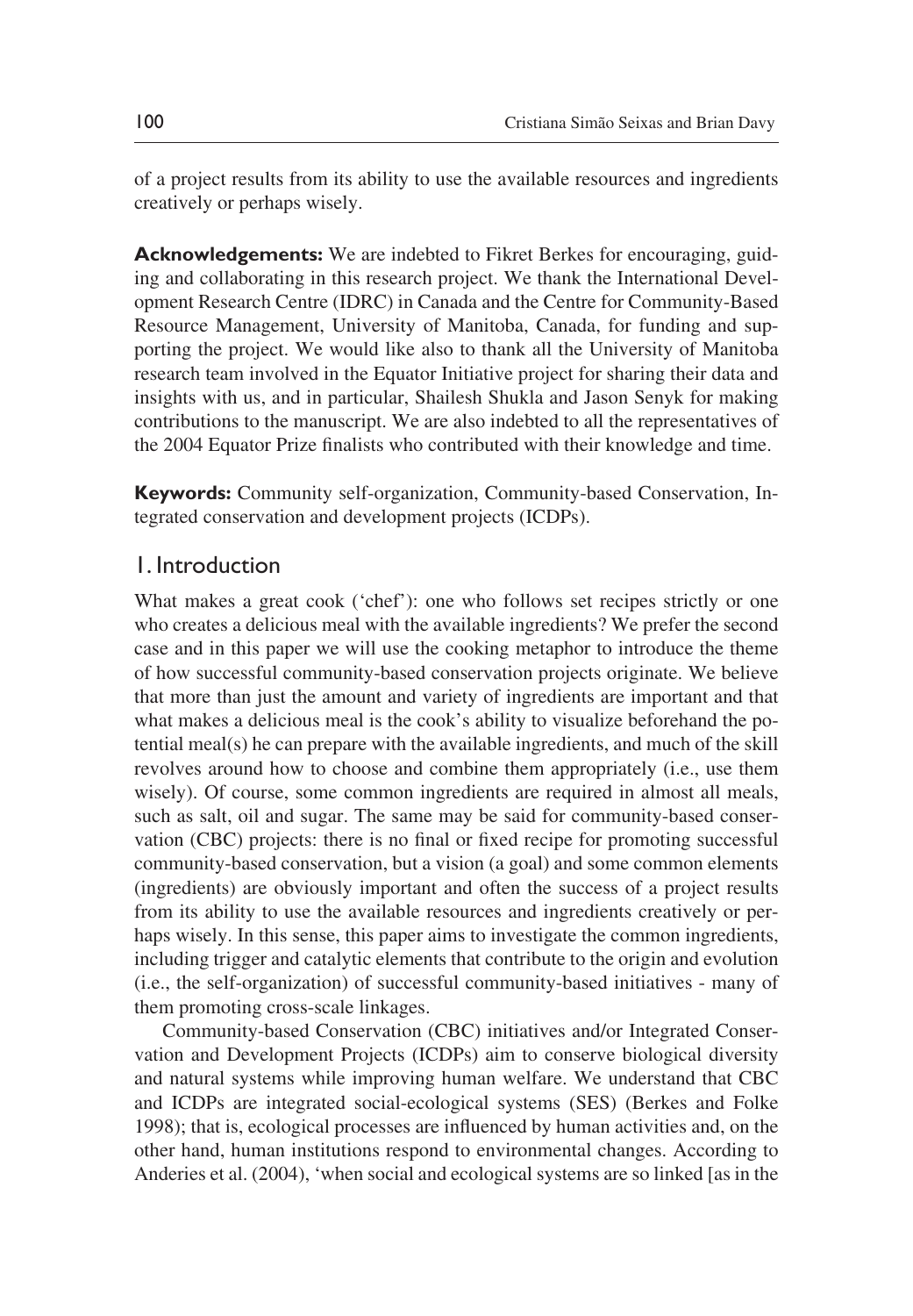cases of CBC and ICDPs], the overall SES is a complex, adaptive system involving multiple subsystems, as well as being embedded in multiple larger systems.'

Complex adaptive systems are 'systems of people and nature in which complexity emerges from a small set of critical processes which create and maintain the self-organizing properties of the system' (Resilience Alliance 2006). Complex systems have several attributes such as nonlinearity, emergence, uncertainty, scale, and self-organization (Levin 1998; Gunderson and Holling 2002). Most management systems, such as Community-based Conservation and Integrated Conservation and Development Projects, operate at multiple scales; that is, the governance structure encompasses institutions at different political levels and the ecological processes affecting one ecosystem may run at multiple spatial and temporal scales. Ecosystem and social dynamics are often nonlinear and their outcomes uncertain. Self-organization is a characteristic of both human and natural systems. As Holling (2001, p. 403) puts it, 'Self-organization of ecological systems establishes the arena for evolutionary change. Self-organization of human institutional patterns establishes the arena for future sustainable opportunities'.

In this paper we focus our attention on aspects of self-organization in human systems; in particular, we explore key elements (i.e., ingredients according to our cooking metaphor) that contribute to community self-organization in successful Community-based Conservation and Integrated Conservation and Development Projects. We pose two major questions: (1) What are the key factors that drive peoples' and/or organizations' willingness to take responsibilities and to act? Or to put it differently, what capacities and institutions make it possible for people and organizations to work together? (2) What contributes to community selforganization? In other words, how conservation-development projects originate, evolve, survive or disappear? In order to address these questions we examined several cases among the Equator Prize finalists and short-listed nominees, from both the 2002 and 2004 awards. The Equator Initiative (EI) is a partnership of several international organizations, governments, private sector, civil society and communities, coordinated by the United Nations Development Program (UNDP) working to help build capacity and promote a greater recognition of the role of local communities in reducing poverty and conserving biodiversity. The Equator Prize is one of the four major themes of the Equator Initiative (URL: http://www. undp.org/equatorinitiative/).

Before examining how communities self-organize through conservation and development initiatives, it is important to define what we mean by 'community'. Agrawal and Gibson (2001, p. 1) state that 'communities are complex entities containing individuals differentiated by status, political and economic power, religion and social prestige, and intentions'. Communities may or may not share the same space and may range from a few individuals to hundreds or even thousands of people. In this paper, we use the above considerations with that of the Singleton and Taylor's (1992) concept of community as a set of people with some shared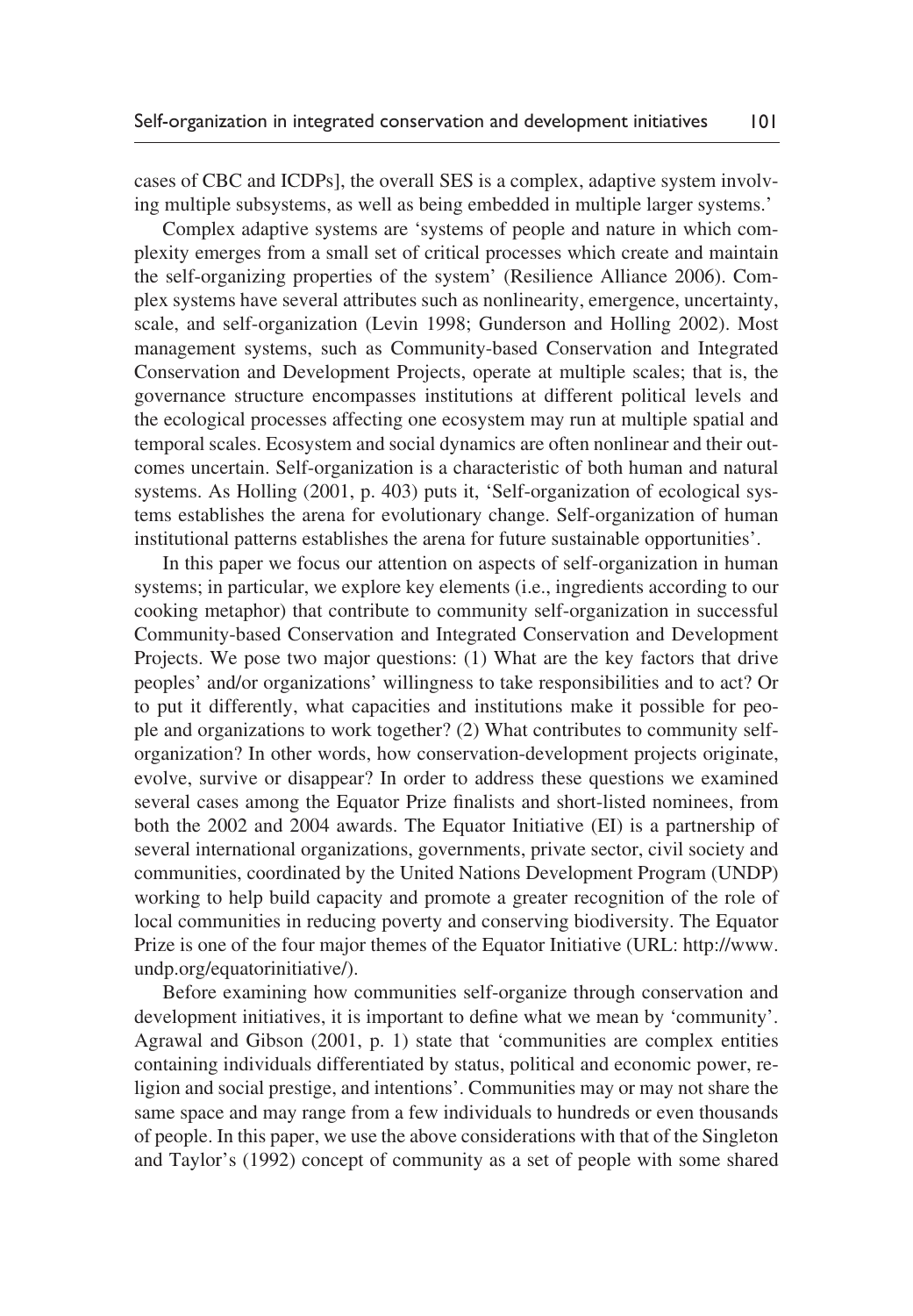beliefs, who interact directly on a frequent basis over multiple issues, and who expect to interact in the future. Hence, a community may be all the people living in a small fishing village, or a group of specialized people from one or more villages working together in a specific economic sector, such as honey producers. To give a better idea, the scope of the 2004 Equator Prize finalists varied greatly with regard to resources used, areas managed, and population involved: from ecotourism, to agro-business and to water management; from an area of 140 ha to an area of 3.4 million ha; and from one community of about 200 people to 22 villages totalling 30,000 people. A common thread among these initiatives was that the large majority of them deal partially or entirely with common-pool resource management. The exceptions are two initiatives that focus on agro-business (Seixas et al., forthcoming).

# 2. Methods

This paper uses secondary data in its analysis, including data from several technical reports and scientific papers written about the Equator Prize finalists and shortlisted nominees, from both the 2002 and 2004 awards. Case-study, in-depth field research was carried out by graduate students from the University of Manitoba, who produced seven technical reports about the following cases:

- 1. Medicinal Plants Conservation Centre, Pune, India (Shukla 2004),
- 2. Community-Based Arapaima Conservation in the North Rupuni, Guyana (Fernandes 2004),
- 3. Honey Care Africa Ltd., Kenya (Maurice 2004),
- 4. Cananeia Oyster Producers Cooperative, Brazil (Medeiros 2004),
- 5. TIDE Port Honduras Marine Reserve, Belize (Fernandes 2005),
- 6. Pred Nai community forestry group and mangrove rehabilitation, Thailand (Senyk 2005), and
- 7. Casa Matsinguenka indigenous ecotourism project, Peru (Herrera 2006).

Desk analysis of the Equator Prize nomination forms and interviews by mail and/ or phone were carried out by Jonas (2003) and Timmer (2004a). Face-to-face interviews with representatives of the 2004 Equator Prize finalists were conducted by Seixas et al. (forthcoming). Finally, a synthesis report about the first four cases researched by the University of Manitoba research team was produced by Berkes and Seixas (2004).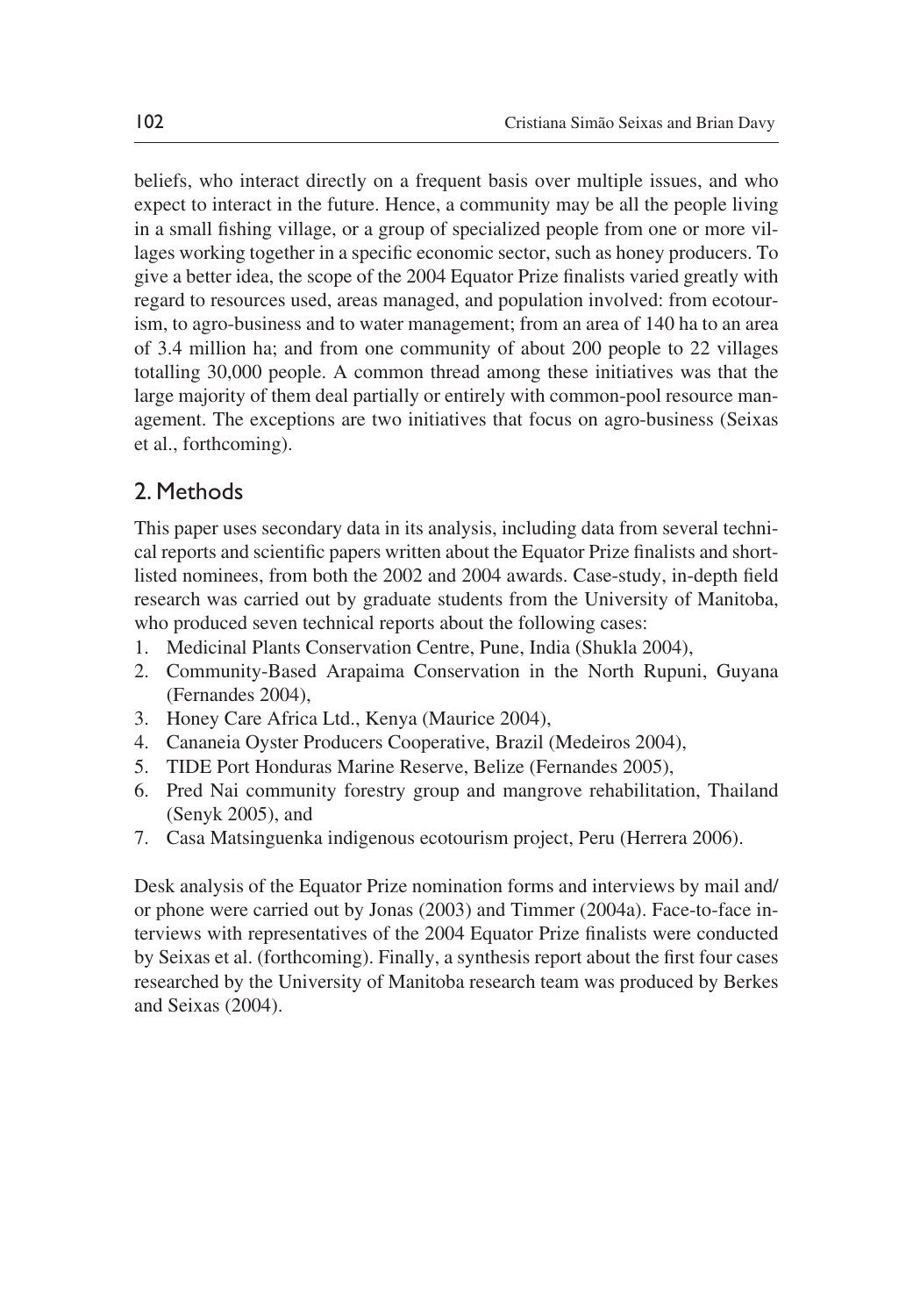All the cases analyzed here were considered successful by the Equator Initiative Technical Advisory Committee (TAC)<sup>1</sup>, composed of researchers and practitioners involved in Community-based Conservation (CBC) and Integrated Conservation and Development Projects (ICDP) from throughout the world. Seven criteria were used by the TAC to assess the initiatives: impact on biodiversity, impact on poverty, partnership, sustainability, innovation and transferability, leadership and community empowerment, and, gender equality and social inclusion. Of course, other criteria may be used to define success but that discussion is beyond the scope of this paper.

We assume here that all the Equator prize finalists and those short listed have been successful in achieving biodiversity conservation and poverty reduction<sup>2</sup>. One may argue though that the real test to the hypothesis that there are some common ingredients, but no specific recipe on how to cook a great meal (i.e., a successful project), should include the analysis of unsuccessful initiatives. We agree with this point but including unsuccessful cases in our sample was not an option since the set of initiatives identified by the Equator Initiative were all considered successful to a certain extent. Of course, we assume the risk of being very descriptive in our analysis. Nevertheless, we believe that the EI cases form a unique data set of Community-based Conservation initiatives and Integrated Conservation and Development Projects selected from several countries around the Equator belt that deserve investigation.

In order to investigate 'what contributes to produce a great meal' (i.e., what contributes to produce successful projects), we first investigate what leads a cook to start a meal (i.e. the trigger events of a project) and what common ingredients are often used (i.e., common and catalytic elements to start and to maintain a project). For this purpose, we first look at the seven EI cases researched in detail by the University of Manitoba team. Then, we further explore trigger events and catalytic elements using data from all the sources pointed out above. By trigger events, we mean the motives or events, which led people to get mobilized around an initiative. By catalytic elements, we mean the factors that contribute to speeding up the process of organizing an initiative (initial catalytic elements) and those that maintain the initiative (continuing catalytic elements).

<sup>&</sup>lt;sup>1</sup> We make no distinction between short listed initiatives, finalists and winners. We understand that all were considered successful by the TAC independently from the final Jury decision by which the final 6 'winners' were chosen.

<sup>2</sup> It should be noted, however, that we (Seixas at al., forthcoming) found that 33 percent of the 2004 Equator Prize finalists (N=26) focused first and foremost on poverty reduction, 8 percent focused primarily on biodiversity conservation and 58 percent focused both on poverty reduction and biodiversity conservation.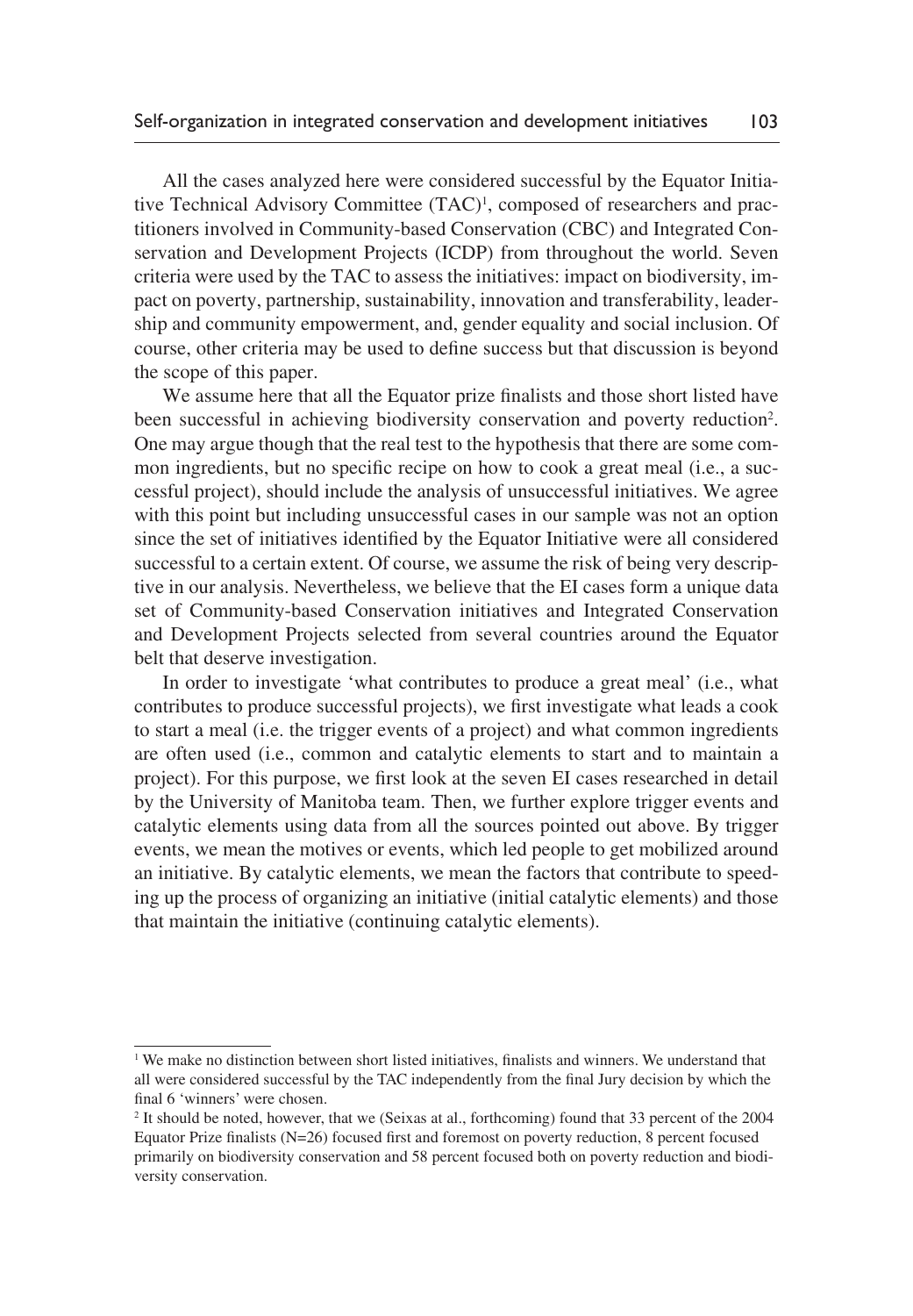## 3. Factors contributing to community self-organization

### **3.1. Project origins – trigger events**

What leads a cook to prepare a meal? There may be many reasons. For instance, if he or someone is hungry and he needs to prepare something for the person to eat. Following our analogy - there is a crisis and something must be done to deal with it. Another instance, one knows someone will be hungry in the near future and then it is time to plan a meal (i.e., one envisions a crisis and prepares for it). A third instance, one works for a restaurant and there is an order from a customer (i.e., he follows the order from an outside agenda). Another example, one sees or receives a specific ingredient, envisions the potential meals he can cook with it, and starts preparing it (i.e., a new window of opportunity is open and he takes advantage of it). Other reasons may exist, of course, but basically to prepare a good meal a cook may take the initiative or receive an order from others and he has to have in mind (to envision) the potential meal he expects to cook. This analogy may also be applied to Community-based Conservation and Development initiatives.

A vision of possible changes to improve the social-ecological system (i.e., of potential project outcomes) is the first step to plan a successful initiative (a great meal). Such vision should be developed with the community and key people in order to develop a shared motivation to promote change. This vision may emerge from within the community or from outside, but often results from trigger events that indicate changes are necessary. Hence, Community-based Conservation initiatives and Integrated Conservation and Development Projects may originate from locals' demands or from outsiders' agendas, but often they evolve by partnership and feedback learning. Moreover, as Isely and Scherr (2003) point out, 'even if the impetus for a project may not originate within the community, the project must be owned by the community via participation and implementation…. If a project is not community based to begin with, it should become so.' Among the seven EI cases researched by the University of Manitoba team, four were initiated by community-based organizations or local NGOs (Belize, Guyana, Peru, and Thailand), and three by outside supportive organizations (Brazil, India, and Kenya). Seixas et al. (forthcoming) observed that 63 percent out of 24 finalists of the 2004 Equator Prize seemed to be initiated by community-based organizations or local NGOs while 21 percent were initiated (or largely influenced) by outside supportive organizations.

Table 1 presents the trigger events and catalytic elements leading to the organization of the seven EI cases researched by the University of Manitoba team. The motives (trigger events) to start these initiatives included environmental degradation (Belize, Brazil, Guyana, and Thailand), the plan to implement conservation and/or development agendas (Brazil, Guyana and India), a search for an alternative livelihood opportunity (Peru), and new market opportunity (Kenya). Jonas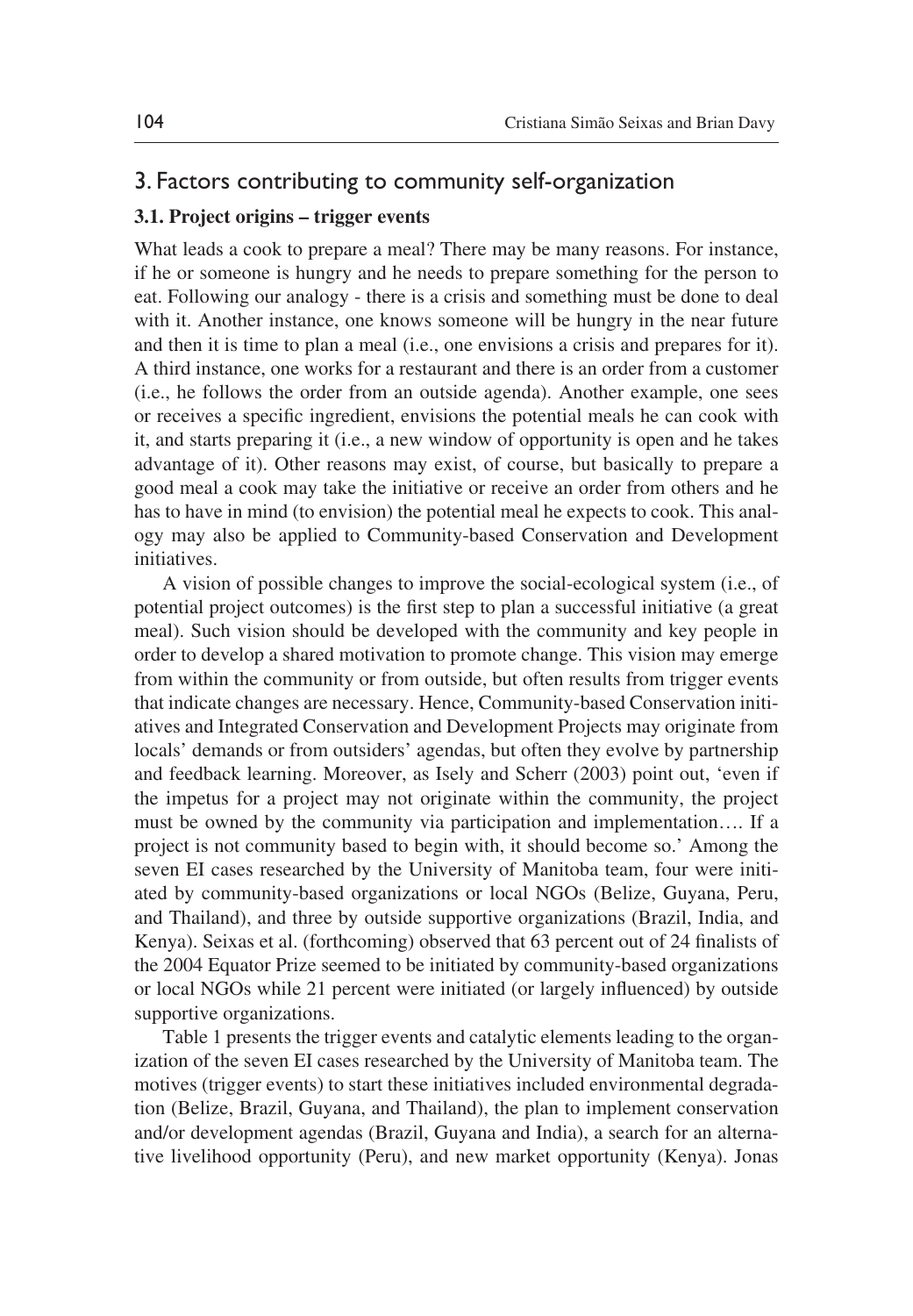(2003) noted that many projects of 27 finalists of the Equator Prize 2002 seemed to originate from post-disaster situations. For instance many of these projects started due to unsustainable resource extraction (48%), political/legal conflicts (22%), environmental disasters (e.g., droughts, floods and hurricanes) (18.5%), low social welfare (18.5%); and construction projects (primarily dams, roads and related infrastructure projects) (15%). Two or more factors may have triggered some of the projects.

| EI case                                               | Trigger events                                                                                                                                                                                                                                    | Catalytic elements<br>to start the project                                                                                                                                                                                                                                        | Catalytic elements<br>maintaining the project                                                                                                                                                                                                                                                                |
|-------------------------------------------------------|---------------------------------------------------------------------------------------------------------------------------------------------------------------------------------------------------------------------------------------------------|-----------------------------------------------------------------------------------------------------------------------------------------------------------------------------------------------------------------------------------------------------------------------------------|--------------------------------------------------------------------------------------------------------------------------------------------------------------------------------------------------------------------------------------------------------------------------------------------------------------|
| Marine Reserve<br>(TIDE)<br>Belize (BE)               | - increased slaughter of<br>manatees<br>- increased illegal fishing by<br>foreigners                                                                                                                                                              | - strong local leadership<br>- strong commitment of<br>an international NGO<br>- community support<br>- involvement of key<br>people, who had previous<br>relation with the leader<br>(i.e., use of existing<br>network of friends)                                               | - government approval of man-<br>agement plan<br>- co-management arrangement<br>- increased community awareness<br>and ownership of the projects<br>- capacity building: alternative<br>and/or complementary livelihood<br>options<br>-successful fundraising                                                |
| <b>Oyster Producers</b><br>Cooperative<br>Brazil (BR) | - decreasing oyster yield<br>due to over-harvest<br>- government agency will-<br>ing to create an extractive<br>reserve                                                                                                                           | - involvement of research<br>and government institu-<br>tions to improve manage-<br>ment and technologies<br>- funding opportunities<br>(call for project propos-<br>als)                                                                                                         | - financial, technical and political<br>support from a number of civil<br>society organizations, govern-<br>ment organizations and private<br>sector<br>- partnership between two<br>government agencies providing<br>capacity building and technical<br>support<br>- higher prices for certified<br>oysters |
| Arapaima Conser-<br>vation<br>Guyana (GY)             | - Arapaima over-harvest<br>- Iwokrama (national<br>NGO) sponsored commu-<br>nity workshops to identify<br>priorities<br>- workshop held in 2000<br>with Government officials.<br>Brazilian and UK fish<br>specialists, and Iwokrama<br>scientists | - capacity building:<br>knowledge transfer from<br>a successful project else-<br>where on fish monitoring<br>- strong leadership<br>- leader/organization<br>acting as a funder/tech-<br>nical advisor/broker:<br>able to make the right<br>connections to support the<br>project | - creation of alternative sources<br>of income<br>- consistent funding, capacity<br>building and organizational sup-<br>port by a national NGO                                                                                                                                                               |

*Table 1. Trigger events and catalytic elements leading to the organization of EI cases*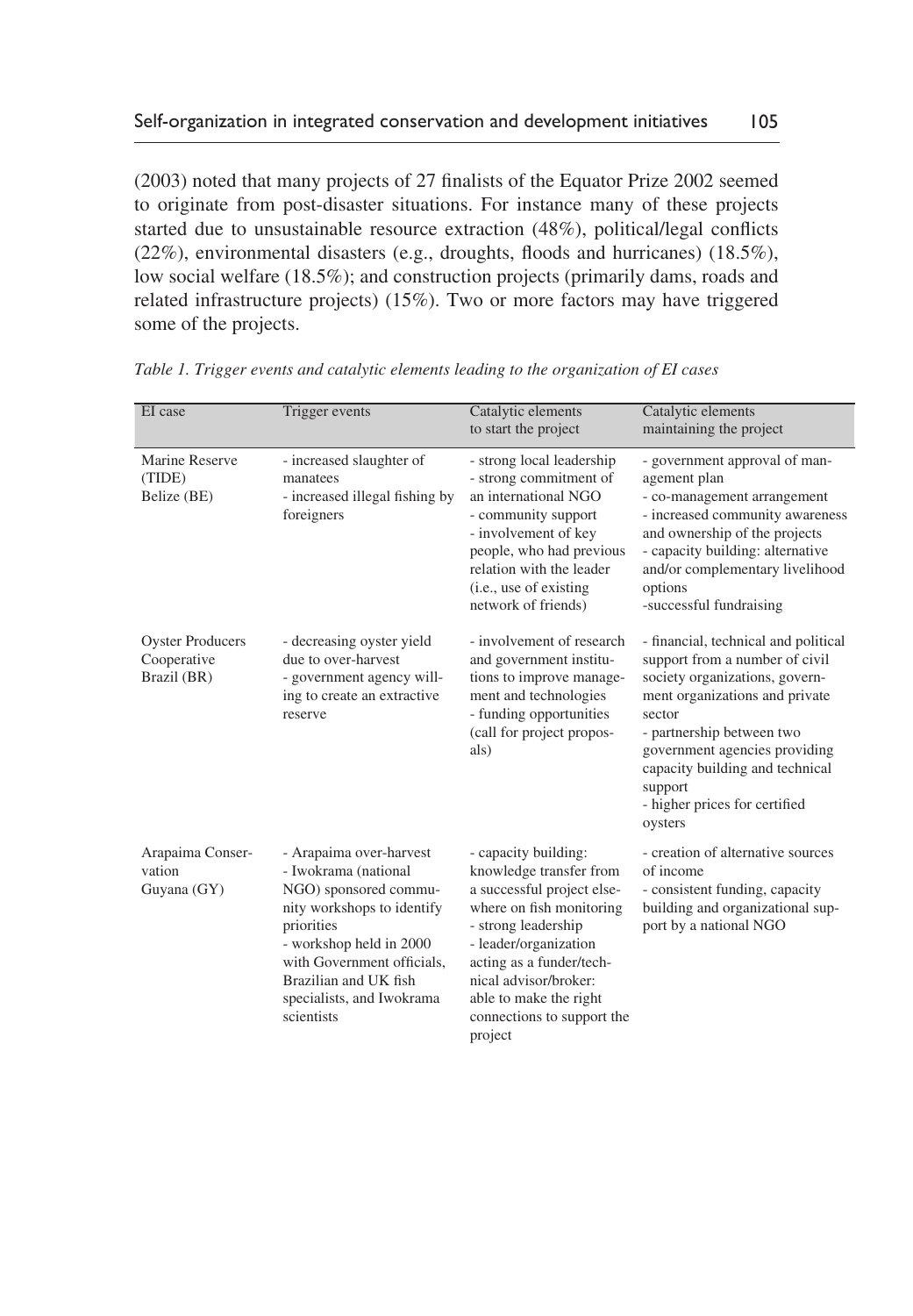| <b>Medicinal Plant</b><br>Conservation<br>India $(IN)$ | - partnership between<br>two NGOs (national and<br>regional) willing to promote<br>community-based me-<br>dicinal plant conservation<br>(CBMPC)<br>- partnership among NGOs<br>and State forest department<br>encouraged through inter-<br>national funding in order to<br>promote CBMPC | - funding opportunity<br>- replication of successful<br>model<br>- commitment of senior<br>government staff<br>- positive attitude and<br>motivation of senior staff<br>provoking enthusiasm<br>among lower-level staff<br>- series of state level<br>project inception<br>workshops for senior<br>forest officials and project<br>partners            | - intensive capacity building<br>provided by a diversity of NGOs<br>strengthening community self-<br>organization<br>- alternative income source<br>- reviving local knowledge<br>- recognizing and networking<br>among local healers                                                                                                               |
|--------------------------------------------------------|------------------------------------------------------------------------------------------------------------------------------------------------------------------------------------------------------------------------------------------------------------------------------------------|--------------------------------------------------------------------------------------------------------------------------------------------------------------------------------------------------------------------------------------------------------------------------------------------------------------------------------------------------------|-----------------------------------------------------------------------------------------------------------------------------------------------------------------------------------------------------------------------------------------------------------------------------------------------------------------------------------------------------|
| EI case                                                | Trigger events                                                                                                                                                                                                                                                                           | Catalytic elements<br>to start the project                                                                                                                                                                                                                                                                                                             | Catalytic elements<br>maintaining the project                                                                                                                                                                                                                                                                                                       |
| Honey Care Africa<br>(HCA)<br>Kenya (KE)               | - HCA saw an opportunity<br>to develop a high-end<br>honey supply to serve the<br>domestic market in larger<br>centre which has been<br>served by foreign honey<br>producers                                                                                                             | - secure market for all<br>honey produced<br>Kakamega region<br>- strong leadership;<br>- foreigners' support:<br>skills and equipment<br>- training and capacity<br>building<br>Kwale region<br>- initial funding from<br>NGO to buy beehives<br>- training and capacity<br>building                                                                  | - fair price for honey<br>- guaranteed market / alternative<br>income source<br>- debit from the purchase of<br>beehives worked as an incentive<br>to keep with beekeeping<br>Kakamega region<br>- NGO/leaders able to adapt<br>Kwale region<br>- individual nature of the project<br>and profits worked as an incentive<br>to continue the project |
| Community-based<br>ecotourism<br>Peru (PE)             | - need to find economic<br>alternatives for indigenous<br>groups whose livelihood<br>was restrained by the<br>creation of a national park<br>- outsider bringing the<br>idea of ecotourism                                                                                               | - Pressure from indig-<br>enous organization and<br>NGOs on government<br>authorities to take action<br>on improving the com-<br>munities living condi-<br>tions by giving them an<br>economically sustainable<br>alternative<br>- international funding<br>for lodge construction<br>and capacity building<br>- government agency<br>logistic support | - community empowerment<br>- community self-organization<br>- the NGOs support in early years<br>$(1997 - 2003)$<br>- alliance with private business<br>- increasing operation of the<br>enterprise as tour agency.                                                                                                                                 |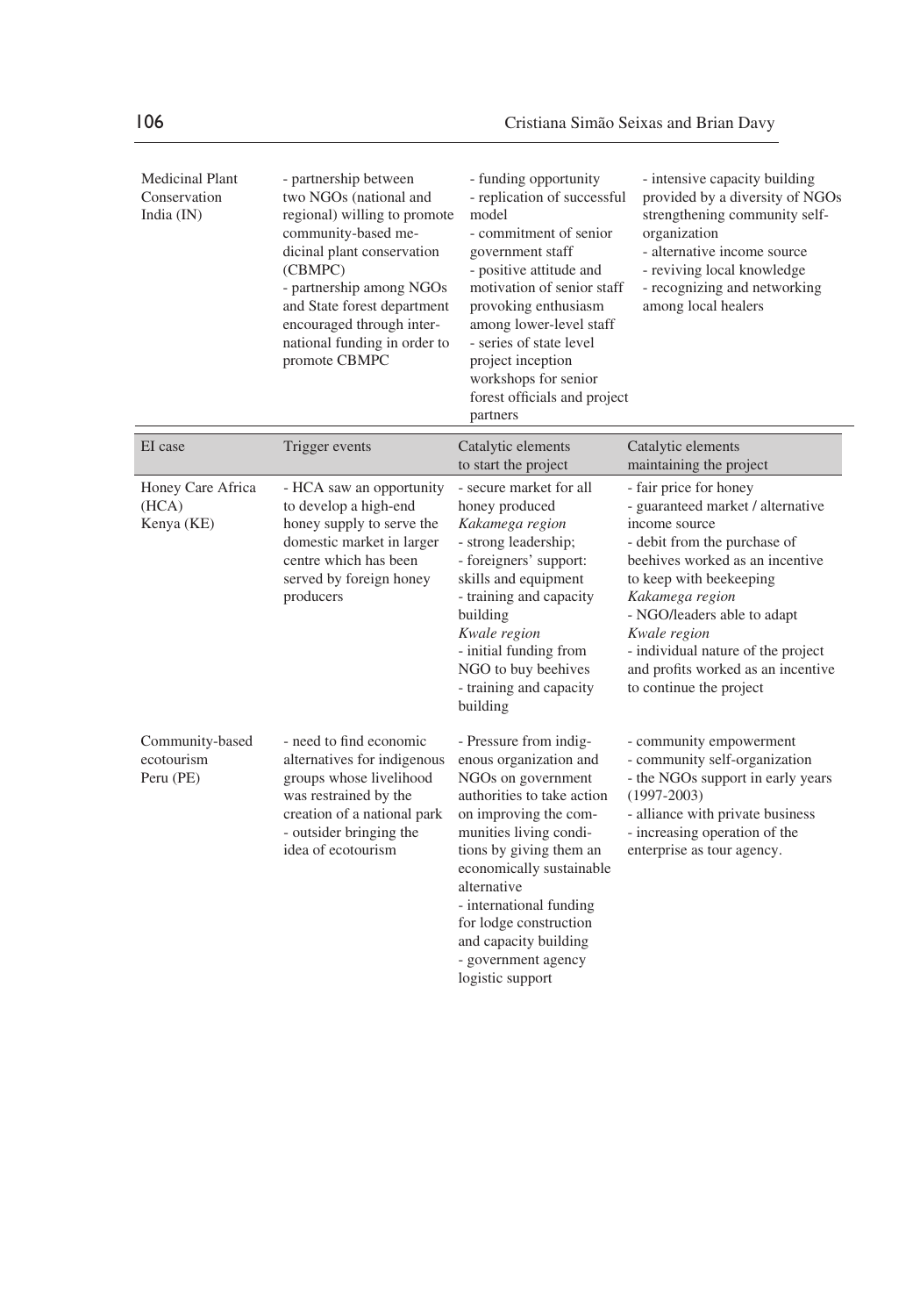| Self-organization in integrated conservation and development initiatives |  | 107 |
|--------------------------------------------------------------------------|--|-----|
|--------------------------------------------------------------------------|--|-----|

| <b>Community Forestry</b><br>Group<br>Thailand (TH) | - logging of local man-<br>grove forest for intensive<br>shrimp aquaculture: a<br>direct threat on local<br>livelihood | - creation of an informal<br>patrol group to protect<br>the mangroves and<br>enforce local conserva-<br>tion rules<br>- establishment of a<br>village savings group<br>(assisted by a monk)<br>promoted organizational<br>capacity, management<br>skills, leadership, and<br>united the community.<br>The monk also promoted<br>environmental awareness<br>- creation of rules gov-<br>erning villagers harvest<br>of local resources | - involvement of a NGO (capacity<br>building and technical support)<br>- involvement of Government<br>Departments (technical support<br>and resources)<br>- networking with other commu-<br>nity forestry groups |
|-----------------------------------------------------|------------------------------------------------------------------------------------------------------------------------|---------------------------------------------------------------------------------------------------------------------------------------------------------------------------------------------------------------------------------------------------------------------------------------------------------------------------------------------------------------------------------------------------------------------------------------|------------------------------------------------------------------------------------------------------------------------------------------------------------------------------------------------------------------|
|-----------------------------------------------------|------------------------------------------------------------------------------------------------------------------------|---------------------------------------------------------------------------------------------------------------------------------------------------------------------------------------------------------------------------------------------------------------------------------------------------------------------------------------------------------------------------------------------------------------------------------------|------------------------------------------------------------------------------------------------------------------------------------------------------------------------------------------------------------------|

*Source: Equator Initiative Technical Reports by D. Fernandes, J. Herrera, S. Maurice, D. Medeiros, J. Senyk, S. Shukla.*

Seixas et al. (forthcoming) compared the initial motives (trigger events or elements) for the start of each of the 2004 Equator Prize finalists with the lead organization behind each initiative. They observed that local lead organizations often fight for rights and cultural revitalization, try to solve conflicts, and/or respond to environmental degradation, threats or disasters (80% of the cases locally initiated). Interestingly enough, the other 20 percent of the cases locally initiated, which is related to the conservation and development agenda, started in response to the establishment of protected areas nearby or within their community area. The idea was to ensure that the communities benefited from the establishment of protected areas (e.g. improving livelihoods with ecotourism profits) while supporting the existence of such protected areas. The motivation of outside supportive lead organizations is usually related to the integrated conservation and development agenda (100% of the cases identified as initiated by outsiders), for example, to promote conservation of protected areas and/or manage their buffer zones sustainably while providing livelihood alternatives for communities living in or around the protected areas, and to develop entrepreneurial activities to improve community livelihoods while promoting environmental awareness.

Even when a project is community initiated, it often requires support from outside organizations. In the set of cases analyzed by Seixas at al. (forthcoming) a diverse group of ordinary people (e.g., school teachers, farmers, religious leaders, youth groups or community leaders) came together to search for solutions for social or environmental problems or threats to their livelihoods. In many cases, however, they lacked sufficient skills or negotiating power to carry out their ideas (e.g., they lacked power to overcome institutional barriers and to pen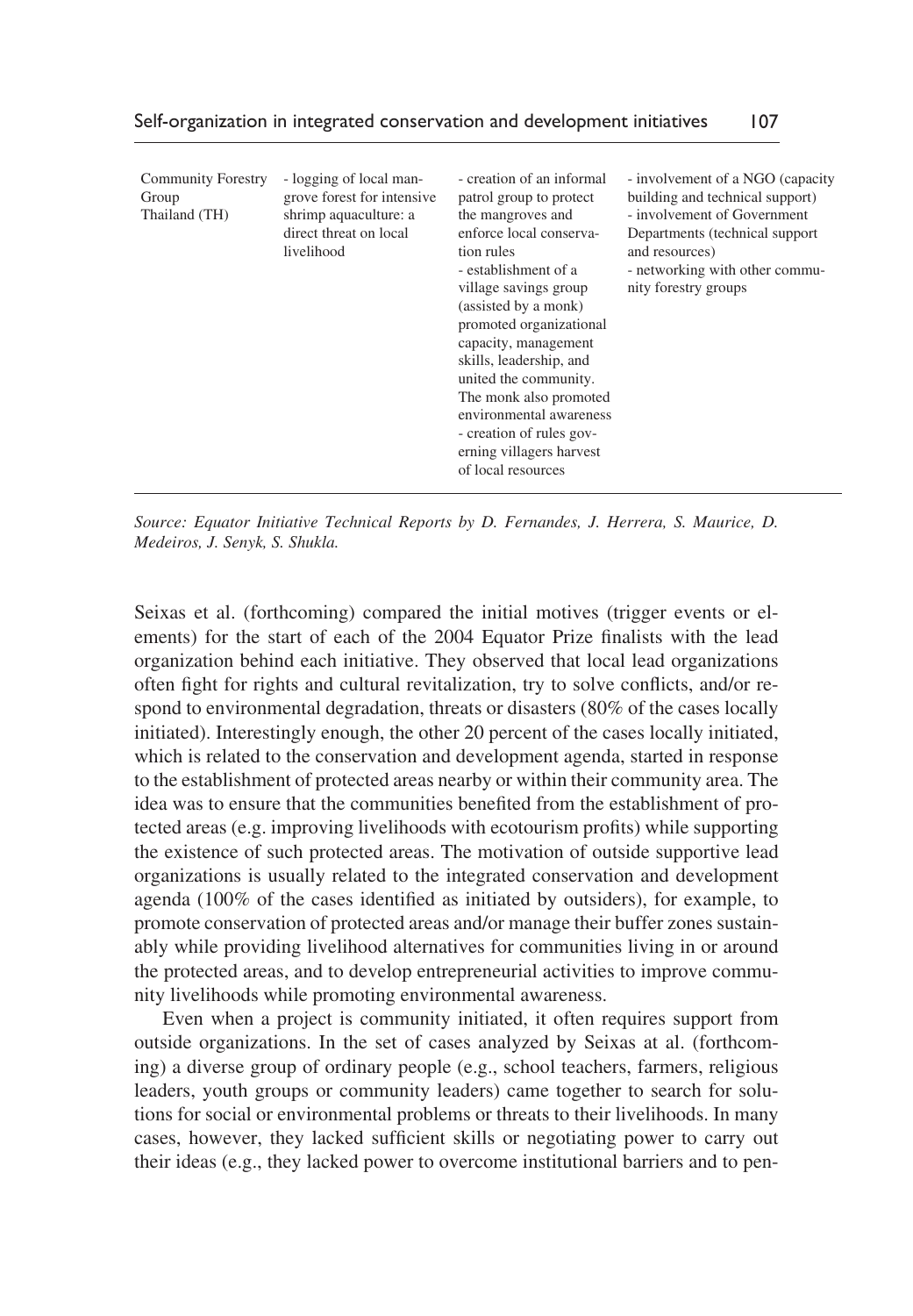etrate into market or policy-making processes) and asked NGOs or government agencies already working in the area to help them through the process. Isely and Scherr (2003) observed a similar pattern among cases of Ecoagriculture initiatives extracted from the 2002 Equator Prize nominations. The issue of partnership between local community and supportive organizations and/or government is further explored below.

In some cases there are trigger events leading to the establishment of an initiative, such as the large-scale destruction of local mangrove for intensive shrimp aquaculture in the Pred Nai community of Thailand – a direct threat on local livelihoods. In other cases though, there are a series of events (related or unrelated ones) that take place throughout the years preceding the establishment of the program or initiative. In the latter case, some key people or organizations see an opportunity to build upon existing knowledge and institutions to solve current problems. Olsson et al. (2004) present a good example of how a key leader built upon opportunities and existing knowledge and institutions (produced from unrelated ongoing activities and events) to develop wetland landscape governance in southern Sweden. The EI Oyster Cooperative case in Brazil built on a cumulative body of knowledge on oyster aquaculture produced by different projects over a three-decade period. The EI community-based Ecotourism Lodge in Peru shows a sequence of events, instead of one trigger event, leading to its implementation (Box I). In all cases, a sequence of workshops/meetings involving locals and outside players was critical to organize the community, to plan and implement the projects.

## **Box I: Events leading to the community-based Ecotourism Lodge in Peru**

(1) An NGO began presenting an ecotourism lodge project, upon community request, to a government agency responsible for managing the National Park in 1994; (2) project not approved by the government agency; (3) continual request by community leaders to approve the project; (4) lack of response from the government agency; (5) community leaders, indigenous organizations and neighbouring community leaders, pressuring by letters the Ministry of Agriculture and the Peruvian President to approve the project in 1995; (6) a national newspaper reporting the struggles of the communities in gaining approval for their lodge project; (7) international bilateral agreement to fund better management of protected areas in Peru; (8) the political and financial support from the government agency beginning in 1996; (9) the establishment of the community-based enterprise in 1997. (Based on Herrera 2006).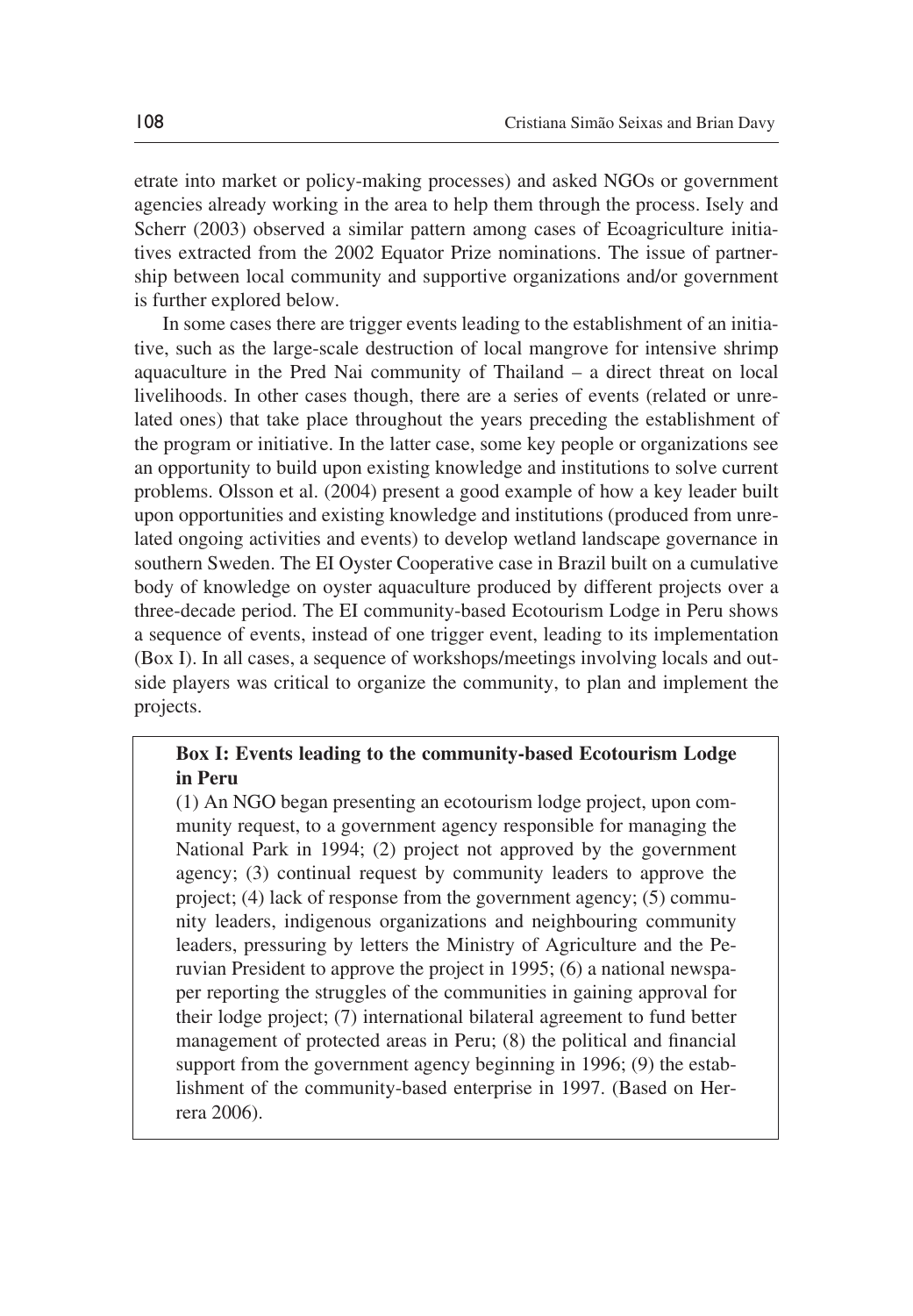## **3.2. Project development – common and catalytic elements**

What are the common ingredients often used to prepare good meals? That is, what are the common and catalytic elements that help to start and maintain (i.e., to self-organize) a successful project? We observed in Table 1 that (1) involvement and commitment of key players (including communities), (2) funding, (3) strong leadership, (4) capacity building, (5) partnership with supportive organizations and government, and (6) economic incentives (including alternative livelihood options) appeared as major common and catalytic elements in more than 50 percent of the cases (Table 2). Each of these elements is discussed in more detail in the following sub-sections.

|                                                   |    | Initiatives* |    |    |                       |             |     |    |
|---------------------------------------------------|----|--------------|----|----|-----------------------|-------------|-----|----|
| <b>Catalytic elements</b>                         | BE | <b>BR</b>    | GY | ΙN | K <sub>E</sub><br>(i) | KF.<br>(ii) | PE. | TH |
| Involvement and commitment of key players         | Х  | X            |    | X  | Х                     |             |     | X  |
| Funding                                           | Х  | X            | X  | X  |                       | X           | X   |    |
| Strong leadership                                 | X  |              | X  |    | X                     |             |     | X  |
| Capacity building                                 | X  | X            | X  | X  | X                     | X           |     | X  |
| Partnership w/ supportive organizations and gov't | X  | X            | X  | X  | X                     | X           | X   | X  |
| Economic incentives / Alternative livelihoods     | Х  | X            | X  | X  | X                     | X           | X   |    |

*Table 2. Common and catalytic elements contributing to cases of self-organization* 

*\* BE (Belize), BR (Brazil), GY (Guyana), IN (India), KE-i (Kenya – Kakamega), KE-ii (Kenya – Kwale), PE (Peru), TH (Thailand).* 

In addition to the aforementioned catalytic elements, another one that appears in most of these seven EI cases, although not clearly stated in Table 1, is clear preexisting relationships developed among some of the key groups or key people involved in the initiative before the project started (Berkes and Seixas 2004). For instance, in the Oyster Producers Cooperative in Brazil previous critically important relations were built among the local community, and a university research group and a government agency (the Forest Foundation) during the prior implementation of a protected area (Extractive Reserve) encompassing the community. Another instance, in both the Kenyan beekeeping cases, the Honey-Care partnering organizations (a community-based organization in Kakamega and a NGO in Kwale) were already carrying out development work with local farmers before the Honey Care project started.

### *3.2.1. Involvement and commitment of key players*

Each Community-based Conservation (CBC) initiative and Integrated Conservation and Development Project (ICDP) experiences different phases such as planning, implementing, monitoring, re-planning (i.e., adapting) and so forth.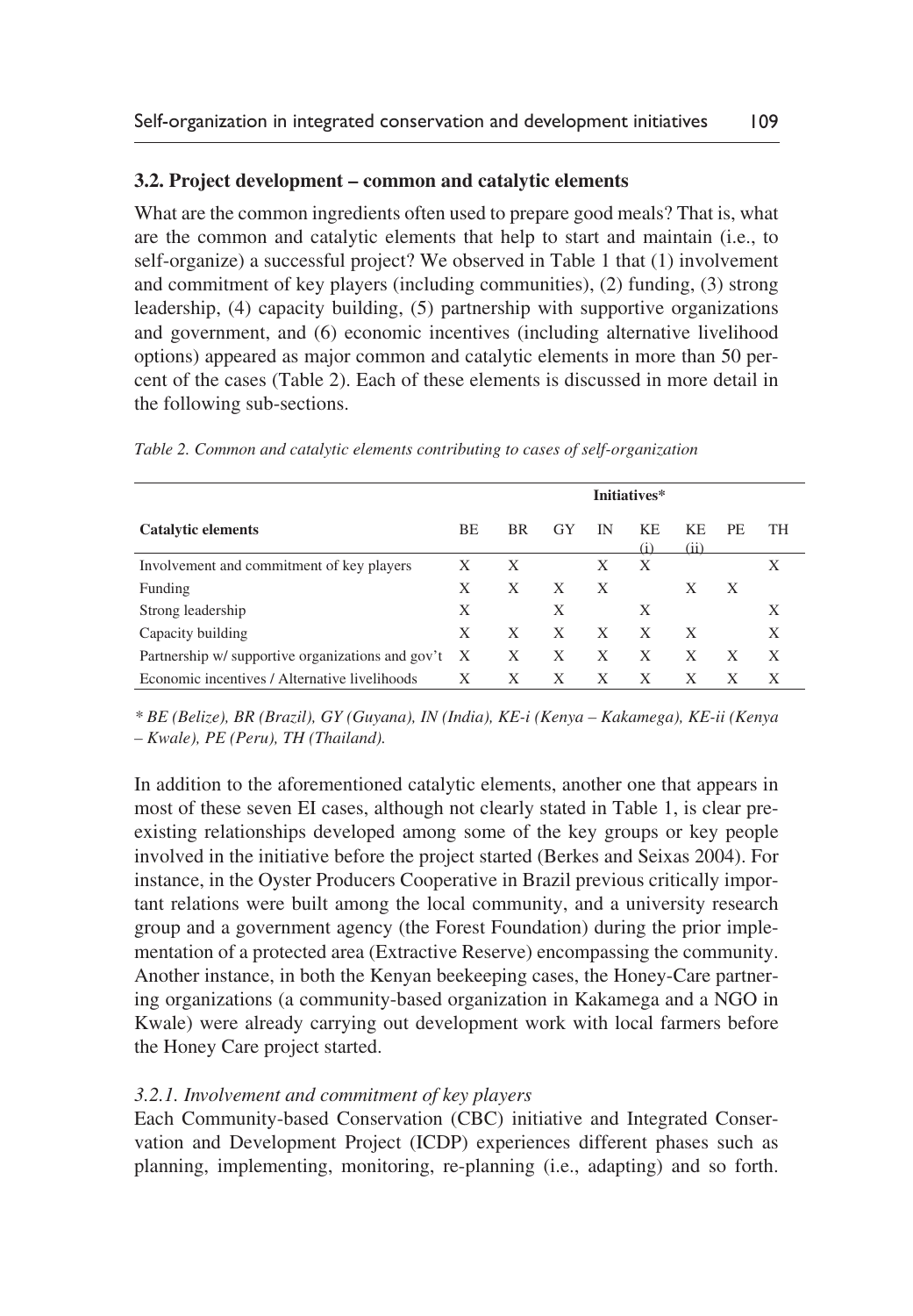Throughout these phases, a diversity of people and organizations contribute with resources (funding or in-kind support), expertise, labour, and/or facilitation of decision-making and legal frameworks. Local communities and/or local-level organizations (indigenous groups, local non-governmental organizations, or community-based organizations) are the major actors in these initiatives, despite the fact that some initiatives were initiated by outsiders.

Government agencies from different political levels and economic sectors are often involved in such CBC and ICDP initiatives, especially because these projects do not take place in a political vacuum. They may be directly involved by providing technical and resource support or by approving policies and laws which facilitate CBC and ICDP development. There are also cases in which the government is involved later in the process, due to political pressures such as in the case of the community-based Ecotourism Lodge in Peru or for political reasons such as in the case of Pred Nai forestry management in Thailand.

Most community-based conservation and development initiatives also benefit from the involvement of supportive organizations – organizations working closely with communities to improve conservation and/or development, but not considered part of the more formal government system (e.g., research institutes, conservation NGOs or development agencies). As well there are a large number of other organizational actors involved in part of the CBC and ICDP initiatives such as regional/national indigenous organizations and of course the private sector.

In an attempt to categorize the key players involved in 24 finalists of the 2004 Equator Prize, Seixas at al. (forthcoming) observed that there are at least 5 types of such key players: (i) local communities and/or local-level organizations (either indigenous groups, local non-governmental organizations, or community-based organizations) were present in all these initiatives as expected (such involvement was a prerequisite to become a prize finalist); (ii) government agencies from different political levels were involved in 50% of the cases; (iii) supportive organizations were involved in 54% of the cases; (iv) regional indigenous organizations in 13 % of the cases; and (v) the private sector in 13% of the initiatives as well.

#### *3.2.2. Funding and other resources*

Most projects need initial investment resources either funding or in-kind contributions. Funding is often needed to start a project (start-up funding) and sometimes to operate the project (operational funding). Very few initiatives start with no funding; this was the case of only 12% of the 2004 Equator Prize finalists (Seixas et al., forthcoming). Funding seems a less important element to start an initiative when environmental awareness and livelihood threats trigger immediate community action. In fact, all the three Equator Prize finalists in 2004 initiated without funding were community-based initiatives promoting resource management to ensure local livelihoods. One of them, the Thailand case studied in detail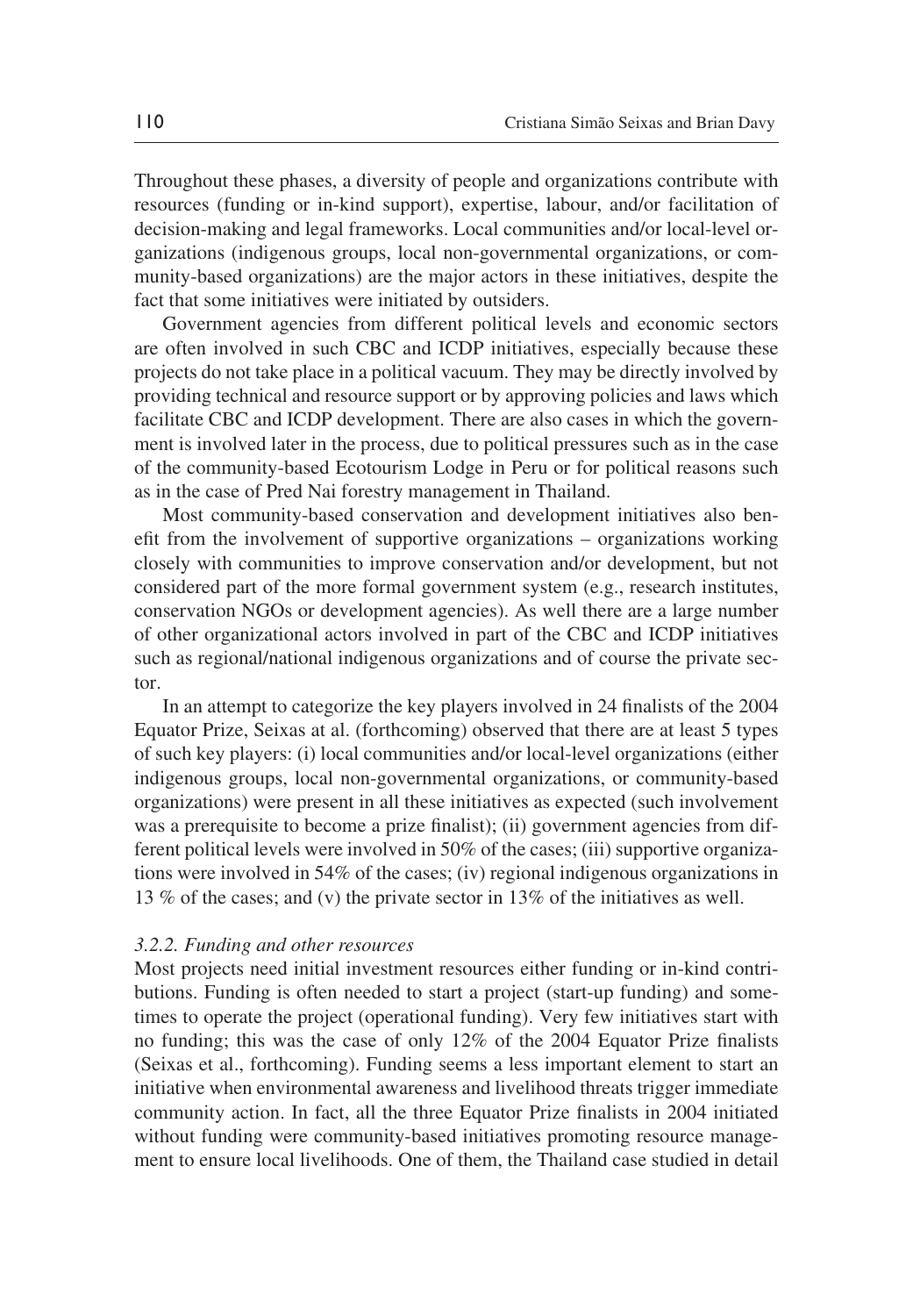by the University of Manitoba research team, emerged as a response to largescale destruction of local mangrove for use in intensive shrimp aquaculture – a direct threat to local livelihoods (Table 1). An informal grassroots initiative created local rules for governing villagers' harvest of local resources and created an informal patrol group to protect the mangroves and enforce local conservation rules using only people's work, resources and willingness to collaborate; i.e., no funding was initially used.

Even in cases where no start-up funding is used, operational funding may be used to improve the initiative. In the Thailand case, after the more formal conservation group was formed (about 10 years after community based patrolling had begun), it received funding from the World Bank through a government program to buy equipment and build infrastructure to improve patrolling activities. In this case the important role of formalizing/legalizing community organizations in order to access funding is clearly shown.

Funding may come from multiple sources and fundraising skill is often critical to the project's success. Funding may be a major enabling factor and a diversity of sources is often needed. For instance, to construct the depuration station at the Oyster Producers Cooperative in Brazil, funding came from six different sources. There are cases though where funding comes from one major source, such as the Ecotourism Lodge in Peru, funded by an international development agency (GTZ); however, in most cases it comes from five or more sources, mainly international ones, and is used for different tasks within an initiative. Hence, as expected, in all the seven EI cases studied in detail, one of the key organizations involved in the project had previous experience in applying for funding. This knowledge was critically important in accessing funds from different sources.

Seixas et al. (forthcoming) investigated possible ways of getting money for an initiative, based on interviews with the 2004 Equator Prize finalists. Starting from the initiative side, initiatives may contact donors, on their own or with outside help, and apply for funding. Key, often very knowledgeable, people seem to play a critical role in securing funds – they either have key knowledge about possible funding opportunities and/or help locals to write funding proposals. Starting from the donor side, donors may have a fund to be used in a pre-established program and they use larger NGOs or government to redistribute the fund to small initiatives. In some cases donors may give money to a large NGO, research institute or government to be employed in building capacity at the local-level, but no direct money is passed on to local-level organizations. The extent to which different channels of funding impact each initiative's outcomes concerning biodiversity conservation and poverty reduction deserves further investigation – in particular considering that many countries around the Equator Belt have weak institutions and corruption is more the norm. A variety of related questions merit follow-up, for example related to how to optimally build appropriate capacity given these findings. Another point that is worth investigating is whether small grants (such as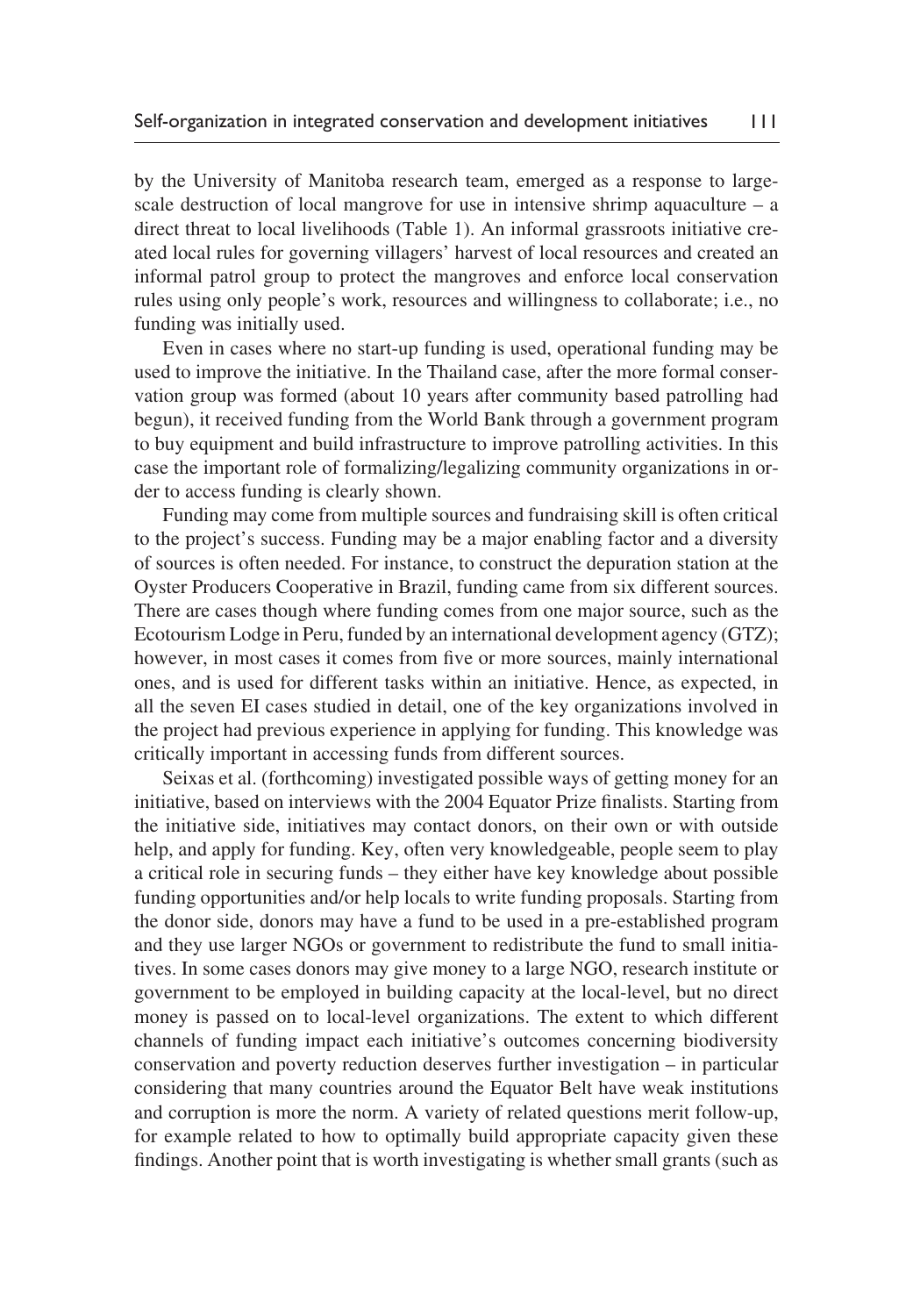GEF-UNDP Small Grants Programme) are better managed and more effective in achieving their goals than large or even medium sized grants. Some interviewees have pointed out, for instance, that small grants seem more appropriate to begin smaller scale initiatives.

In the large majority of cases (if not all), funding is used to cover capacity-building costs, including technical training by experts. Funding may be also used to cover costs of equipment, construction, expansion, and operational costs as in the Oyster Producers' Cooperative in Brazil; and to carry out surveys and promote an alternative livelihood option as in the Arapaima Conservation initiative in Guyana. Funding may be used for numerous other purposes in different projects as well.

It is important to note that in some cases, funding or in-kind donations may be raised primarily inside the community; that is, community members contribute money to a community fund or donate goods to be used for different purposes. For instance, an innovative financing scheme was developed by the Pred Nai Village Savings Group in the Thailand case (Box II).

### **Box II: The Village Savings Group in Pred Nai, Thailand.**

'Established with the help of a local Buddhist monk in 1993, the Village Savings Group was set up to allow villagers to purchase a pre-arranged number of 'stocks' each month at a set price. Villagers are limited to purchasing a maximum of 50 stocks/month/member of the household and must purchase the same amount each month over a year. Thus the savings group acts as a forced-savings mechanism encouraging villagers to save money. Interest payments are paid out to the stockowners every 6 months, allowing them to make a small but secure amount of money from their savings. Once villagers reach 40,000 baht in stocks (approximately \$1,000 USD) they are then permitted to begin withdrawing money from their savings. The Village Savings Group also functions to provide lowinterest (currently set at 1%) loans to community members for social or economic development projects. A committee of 14 villagers operates the savings group and makes decisions approving or denying loan applications received from villagers. The priorities for approving loans are education and healthcare, with an emphasis on treatment of illness; but loans may also be provided for agricultural improvement projects or other projects deemed to be valuable to the village. Thus, while not directly improving incomes in the community, the Village Savings Group has functioned to improve social welfare and economic development, subtly assisting with income redistribution in the village (the wealthy tend to buy more stocks/month and the poorest villagers can receive low interest loans for development) and to encourage savings within the village. Participation in the savings group has also helped villagers to improve their money management skills within their households' (Senyk 2005).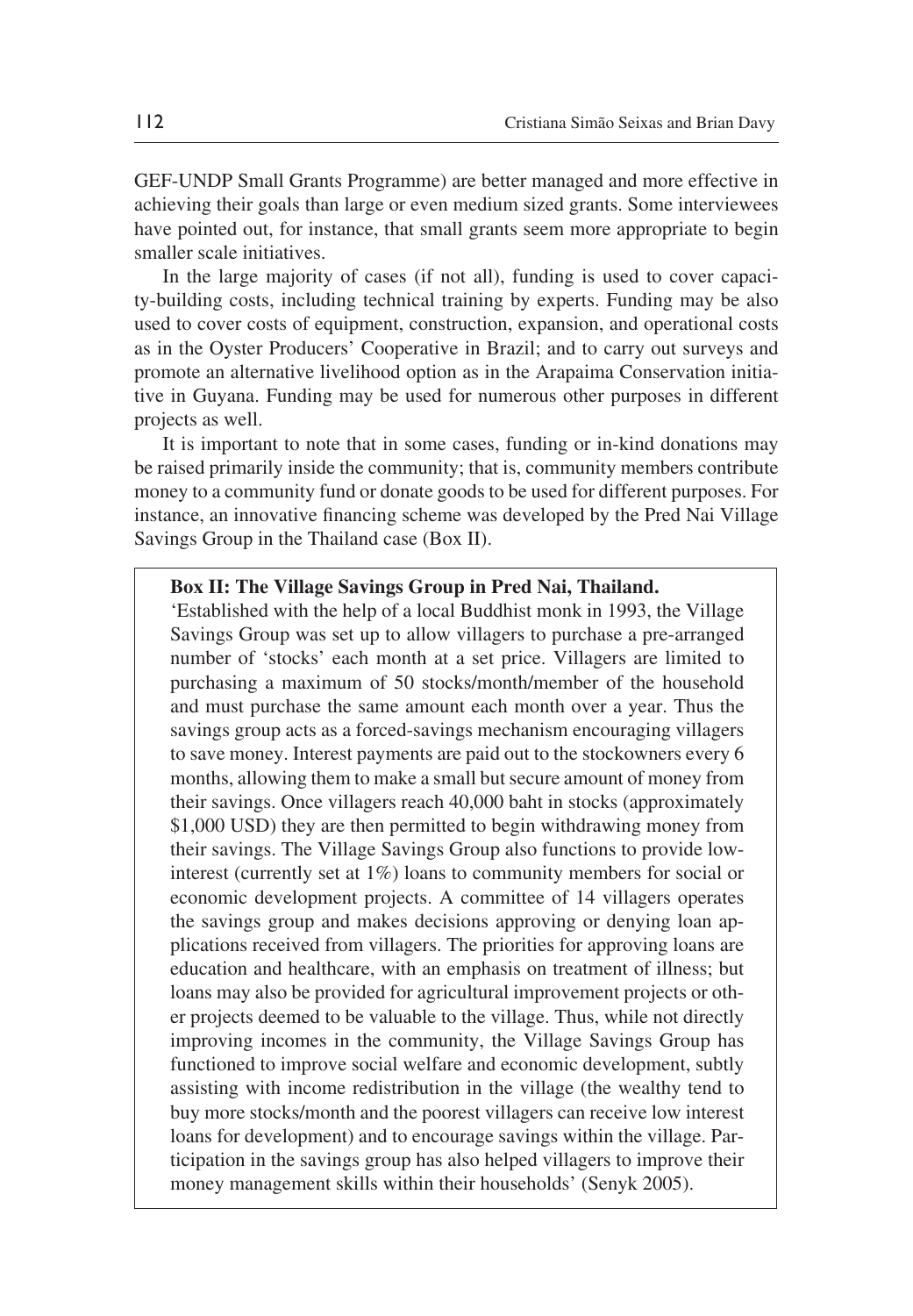In order to design and implement their projects, most initiatives creatively use a variety of voluntary help and/or free facilities and borrowed equipment provided by supportive organizations and other counterpart assistance from NGOs, government, and universities. This included voluntary help from people paid from other sources but allowed to work in these projects during their free time. Such help often focussed on writing proposals, establishing contacts with outside organizations, helping to register community groups and/or cooperatives within the legal system, providing transportation for people to attend meetings, helping organize training, and promoting the project in a wide variety of other ways (Berkes and Seixas 2004).

#### *3.2.3. Capacity building*

The term 'capacity building' is usually used to mean government, NGO or other technical people 'educating' the local people. However, in the seven EI cases studied in detail, it is clear that such education is a two-way process: (1) government, NGO, and private sector personnel sharing technical information with community members, and (2) the latter sharing local knowledge with the former. Formal capacity building has been provided by both the major organization(s) involved in the project and many other organizations holding particular knowledge, which have been contracted by the project to carry out specific tasks (Berkes and Seixas 2004).

Formal training programs in community organization and related technical issues as well as less formal training provided through a wide variety of meetings, workshops and guided visits are but a few examples of how capacity may be built at a community level. Formal training programs are the most common way of bringing outside scientific and practical knowledge to the community. In most, if not all, of the seven projects, the training that local people received has empowered them in economic terms as well as in social aspects, as in the case of women's groups in India (Berkes and Seixas 2004).

Meetings, workshops and guided visits are good arenas of sharing for both outside and local practical knowledge. Learning from successful examples or from previous mistakes is a powerful way of building capacities. In some of these arenas, know-how and knowledge from previous positive/negative experiences are transferred within the same community or from experiences elsewhere. Another way to build capacity among community members is to invest in youth leaders through higher education programs related to conservation and development in recognized universities.

One interesting aspect of capacity building as a two-way process was the establishment of informal 'learning networks' in some of the cases (Berkes and Seixas 2004). In the Brazilian case, a multi-level network of people from a diverse set of organizations worked together to tackle new problems during periodic meetings. In Guyana, several meetings involving the major organizations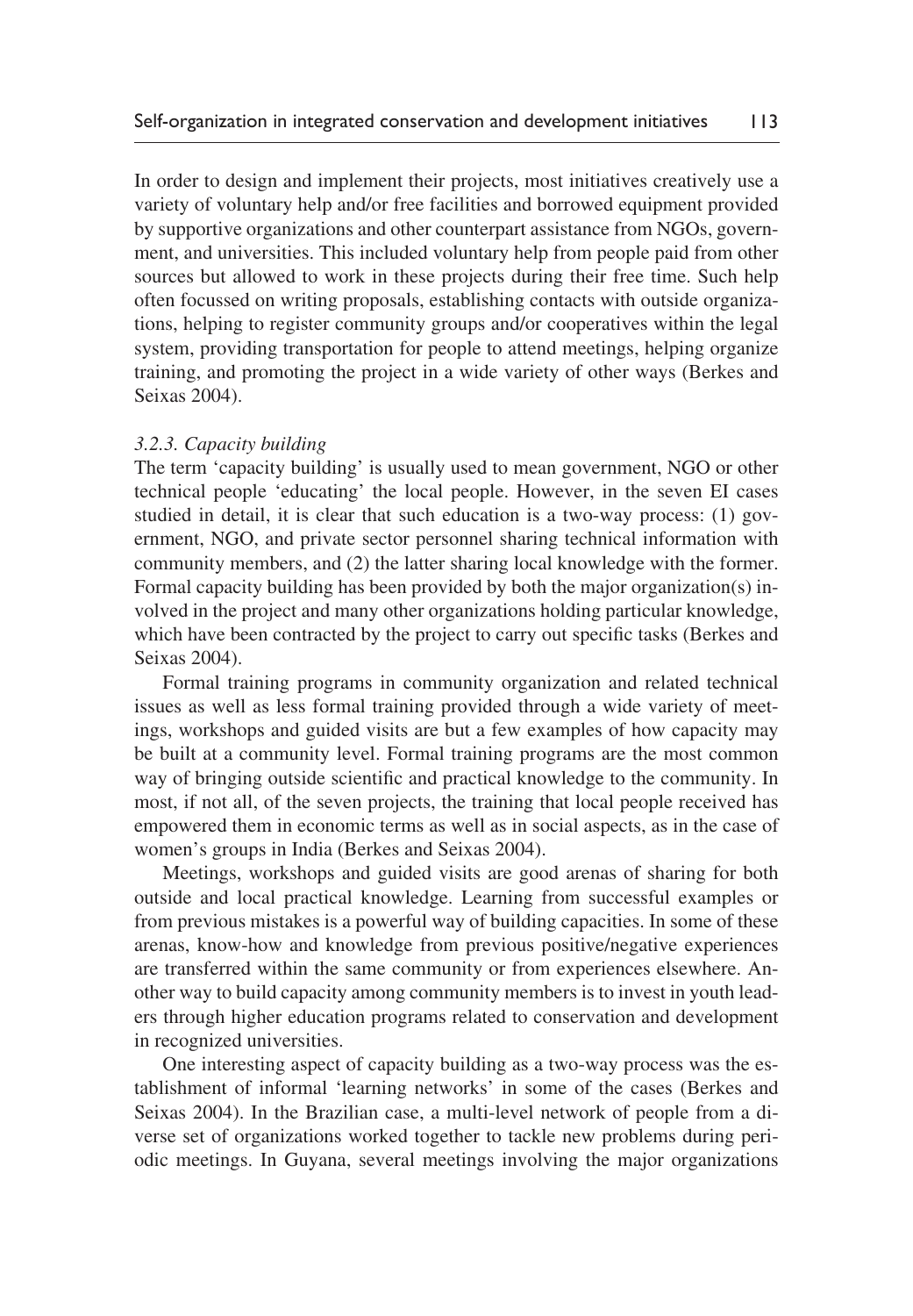and scientists were designed to bring together local and scientific knowledge and experiences in a collaborative, problem-solving environment. This approach may be viewed as an adaptive co-management process, such was the one described by Olsson et al. (2004) in Sweden. Indeed, one characteristic of all these EI projects is that they provided shared learning spaces to combine local and scientific knowledge to either improve resource management or human well-being (Berkes and Seixas 2004).

Capacity building may be needed for a variety of purposes. From 24 finalists of the 2004 Equator Prize, at least 50 percent of them built capacity in community organization, 42 percent in small-business development (including ecotourism), and 29 percent in environmental and resource management (Seixas et al., forthcoming). Concerning community organization, training was provided for institutional capacity building, financial management, organizational management techniques, development of management board and other governance systems, team building and community work, leadership skills, youth development and communication skills. Concerning techniques/methods for resource management and enterprise development, training was provided for: conservation planning, ecosystem management, sustainable agriculture, farming and agro-forestry, techniques for small enterprises (including agro-business and ecotourism), among others.

In addition to building capacity at the local level, in some instances, capacity often needs to be built among government agents, NGO staff, and researchers involved in community work. One way towards this end is providing training in participatory methodologies and research for community-based conservation and development. Capacity building should be viewed not simply as the training activity but also the implementation of what was learned during this activity (Hari Kushardanto, pers. comm.).

#### *3.2.4. Leadership and key players*

Leadership is fundamental to drive Community-based Conservation initiatives and Integrated Conservation and Development Projects. Leadership may be provided by individuals or organizations (NGOs, government agencies, private sector enterprises, research institutions), and be from within the community or from outside. A literature review on leadership indicates that successful leaders are likely to have characteristics of one or more of the following: innovators, communicators, learners, bridge-builders, and system thinkers (Timmer 2004b, Table 3). Timmer (2004a) analyzed five Equator Prize 2002 finalists in light of these characteristics.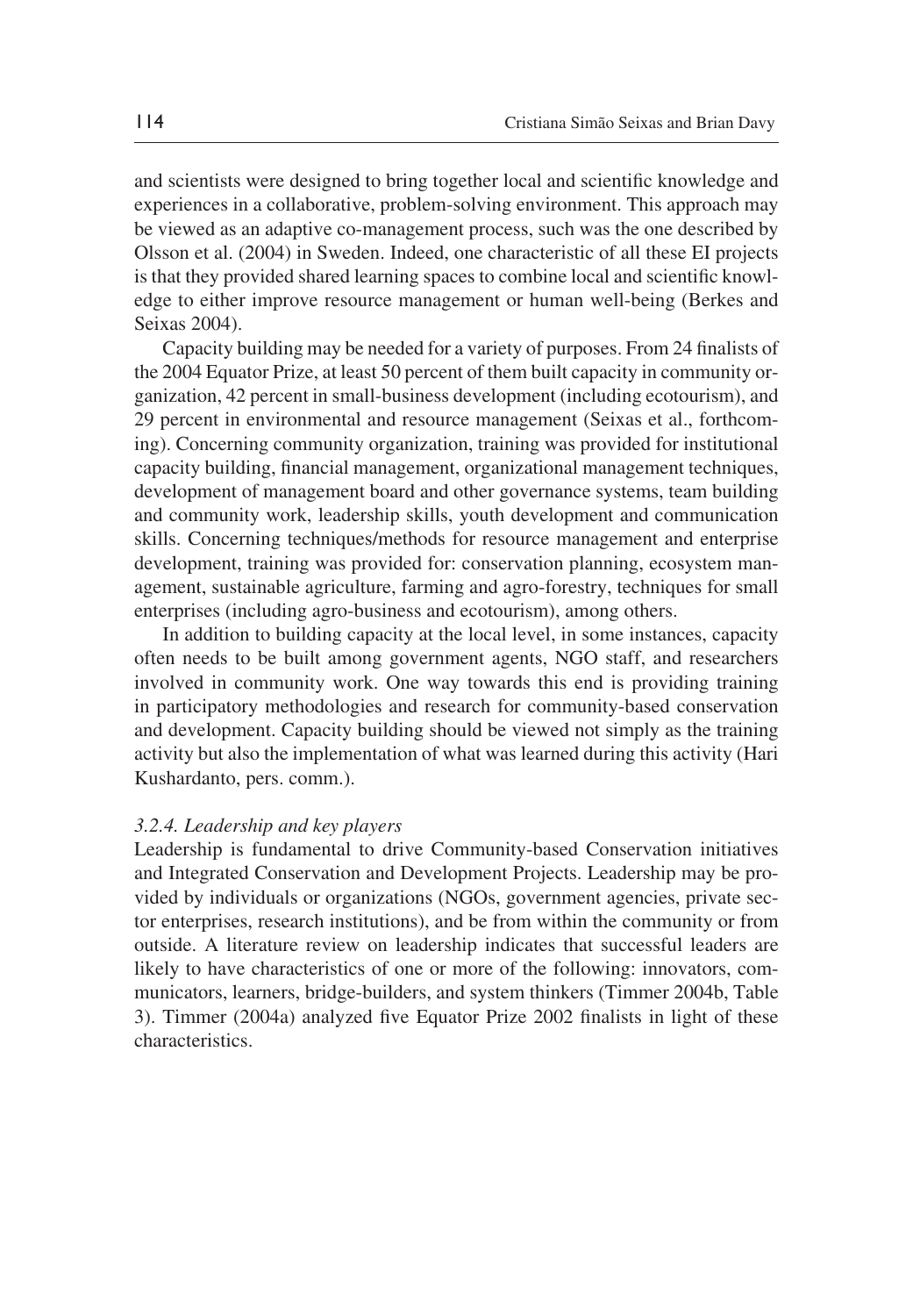| Leadership                | Characteristics                                                                                                                                                                                                                                           |
|---------------------------|-----------------------------------------------------------------------------------------------------------------------------------------------------------------------------------------------------------------------------------------------------------|
| Leader as Innovator       | • Embraces uncertainty and takes risks<br>• Creates value through gap-filling, pulling elements and people together in<br>a new way                                                                                                                       |
| Leader as Communicator    | • Expresses a clear and compelling vision centred around common values<br>• Facilitates an open and interactive dialogue amongst stakeholders and har-<br>nesses the leadership capacity of stakeholders                                                  |
| Leader as Learner         | • Adapts to shifting relationships and circumstances<br>• Actively promotes learning as a core value<br>• Establishes mechanisms for monitoring progress and learning structures                                                                          |
| Leader as Bridge-Builder  | • Understands and works with diverse stakeholders<br>• Creates networks of stakeholders to together address a challenge across<br>boundaries and scales<br>• Has the ability to manage conflict in a constructive way                                     |
| Leader as Systems Thinker | • Sees interrelationships and processes and focuses on areas of high leverage<br>• Distinguishes amongst different kinds of complexity<br>• Moves away from blame and avoids symptomatic solutions<br>• Surfaces underlying assumptions and mental models |

*Table 3. Leadership characteristics (Timmer 2004a)*

Many initiatives during their beginning had a key leader or organization acting as a broker, that is, able to make the right connections to promote capacity building, and achieve technical support, funding support and/or political support, as in the case of Leader I in the Brazilian case (Table 4). The broker may also provide a vision for or reinforce the motivation behind the initiative, and promote players' trust in the initiative as in the case of the Pred Nai Community Forest Group in Thailand. In many instances, a broker as a key player in starting an initiative is likely to have characteristics of innovator, communicator and bridge-builder. In other instances, the broker may also have characteristics of a systems thinker and/ or learner, as in the case of the head of the NGO TIDE in Belize; in which the leader acted as learner, bridge-builder, and system thinker. It is also important to note that in some cases the leadership role seems diffuse among several players, as in the Indian and Peruvian cases.

Leaders are often viewed as 'agents of change'. These key players (people and/ or organizations) lead in many instances the process of transformation of the social-ecological system. There seems to have a strong correlation between 'agents of change' and level of education. We identified agents of change in at least seven out of 24 finalists of the Equator Prize 2004 (Seixas et al., forthcoming). All of them were well-educated people, some holding Masters or PhD degrees and some being religious leaders. There are cases, though, in which leaders have no higher education, but often they are better educated (i.e., have more school years or are able to speak a second language) than the average people in the community.

An initiative may have different key players leading different tasks concomitantly or in sequence. As well, in the same initiative, the role of one key player may change over time. Our analysis of the seven EI cases shows that key players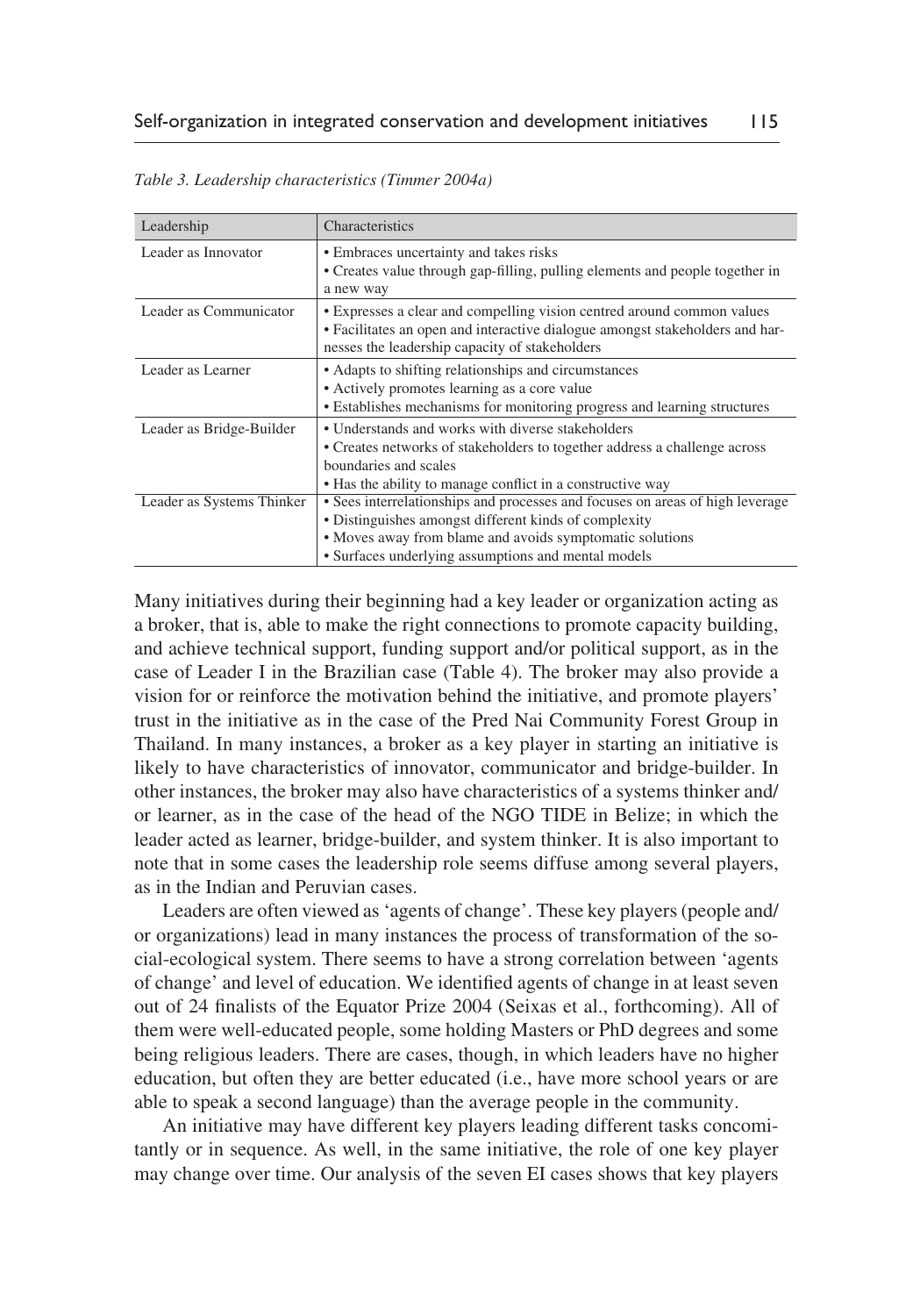and their roles have changed over time in all of the projects (Berkes and Seixas 2004). In Brazil, a sequence of government agents/researchers played a leadership role throughout project design and implementation (Table 4).

The role of agents of change, bringing new knowledge, ideas and/or technology to local people was crucial for the project development in all the seven EI cases. In general, women play a minor role as agents of change and local leaders in formal organizations, government departments and NGOs. Exceptions included the female head of the Pred Nai community in the Thailand case and the outside female government agents/researchers leading the Brazilian case in equal proportion with outside men. In all the other cases, leaders are male. At the community level in three of the cases (India, Kenya, and Peru), increasingly more women became involved in livelihood opportunities promoted by the project. Some of these women became local leaders within their own groups (Berkes and Seixas 2004).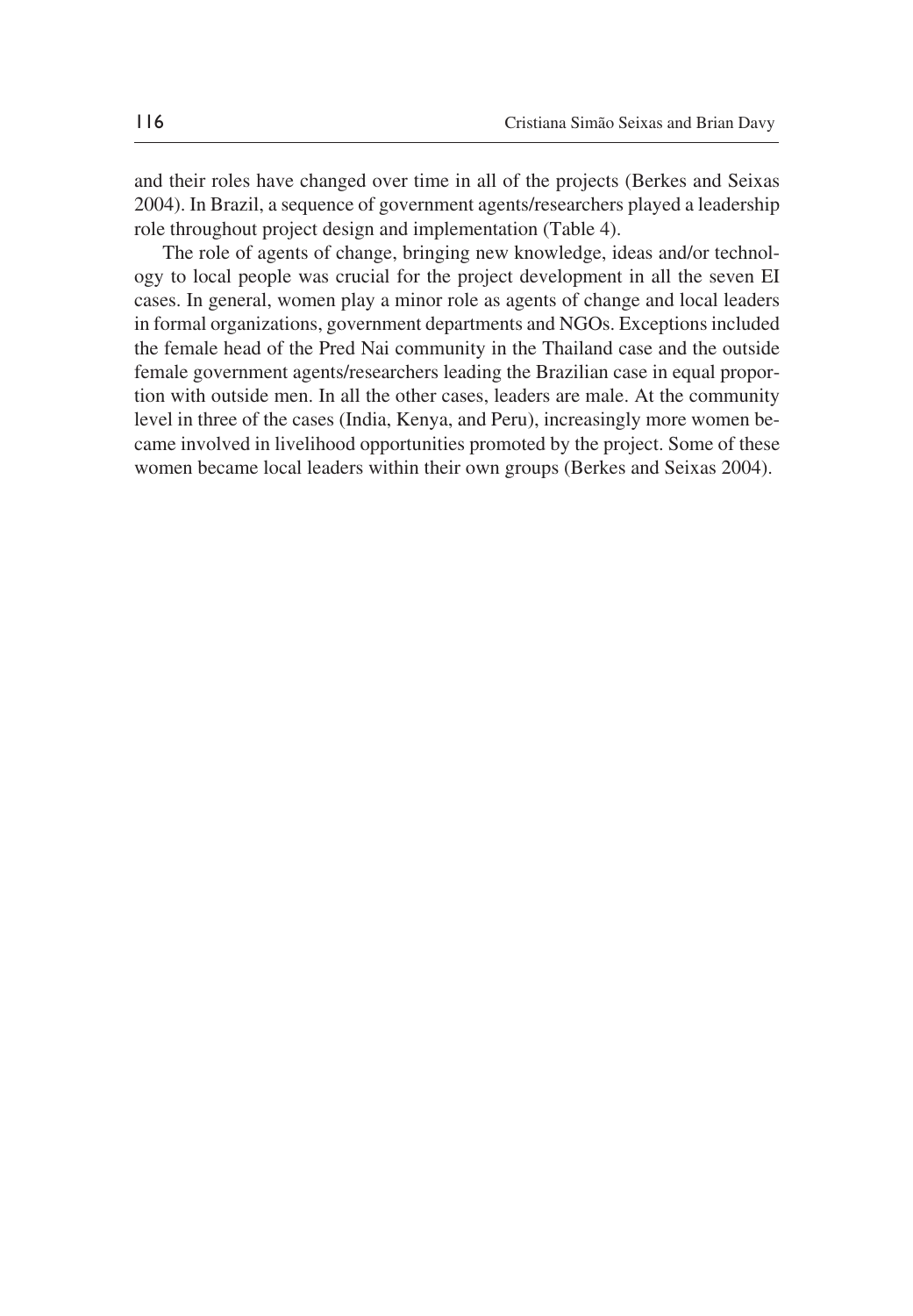|                                                                                               |        | ⋗        | $(mid2004 - present)$<br>Leader V                              | State Forest Foundation |                           | assist Cooperative secure<br>government<br>researchers:<br>a market                                      | State Health Organization,<br>Market Development<br>National Funding,<br>Agent                                                                                                                                         |                                                                                                                                   |
|-----------------------------------------------------------------------------------------------|--------|----------|----------------------------------------------------------------|-------------------------|---------------------------|----------------------------------------------------------------------------------------------------------|------------------------------------------------------------------------------------------------------------------------------------------------------------------------------------------------------------------------|-----------------------------------------------------------------------------------------------------------------------------------|
|                                                                                               |        | $\geq$   | Leader III (1995 - present)<br>$(2000 - mid2004)$<br>Leader IV | State Forest Foundation | State Fisheries Institute | capacity development of oyster<br>establish extractive reserve<br>government researchers:<br>harvesters, | Market Development Agent,<br>Economic Planning Agent,<br>State Health Organization,<br>National and International<br>State University Research<br>Education Agent,<br>Local NGO,<br>Leader V<br>Institute,<br>Funding, |                                                                                                                                   |
|                                                                                               | PHASES | Ħ        | $(1995 - 1999)$<br>Leader II                                   | State Forest Foundation |                           | initiate cooperative<br>contact all oyster<br>government<br>researchers:<br>harvesters,                  | State Health Organiza-<br>State University Re-<br>Local Religious Or-<br>Municipal Govern-<br>search Institute,<br>Local NGO,<br>ganization,<br>Leader IV<br>ment,<br>tion,                                            |                                                                                                                                   |
|                                                                                               | ᄇ      |          |                                                                |                         | State Forest Foundation   |                                                                                                          | started to implement the<br>government researcher:<br>extractive reserve                                                                                                                                               | Community-Based Organi-<br>State University Research<br>State Fisheries Institute,<br>Leader II and III,<br>Institute,<br>zation, |
| Table 4: External leaders and their roles, affiliation and connections in the Brazilian case. |        | Leader I | $(1990-1996)$                                                  | State University Re-    | search Institute          | grad student: research<br>of extractive<br>socio-ecological<br>viability<br>reserve                      | encompasses State For-<br>State Secretariat of the<br>Environment [which<br>Environmental Min-<br>est Foundation]<br>istry,                                                                                            |                                                                                                                                   |
| Source: D. Medeiros, 2004.                                                                    |        |          | External Leader                                                | Org. Affiliation        |                           | Role                                                                                                     | Connections                                                                                                                                                                                                            |                                                                                                                                   |

Table 4: External leaders and their roles, affiliation and connections in the Brazilian case.<br>Source: D. Medeiros, 2004.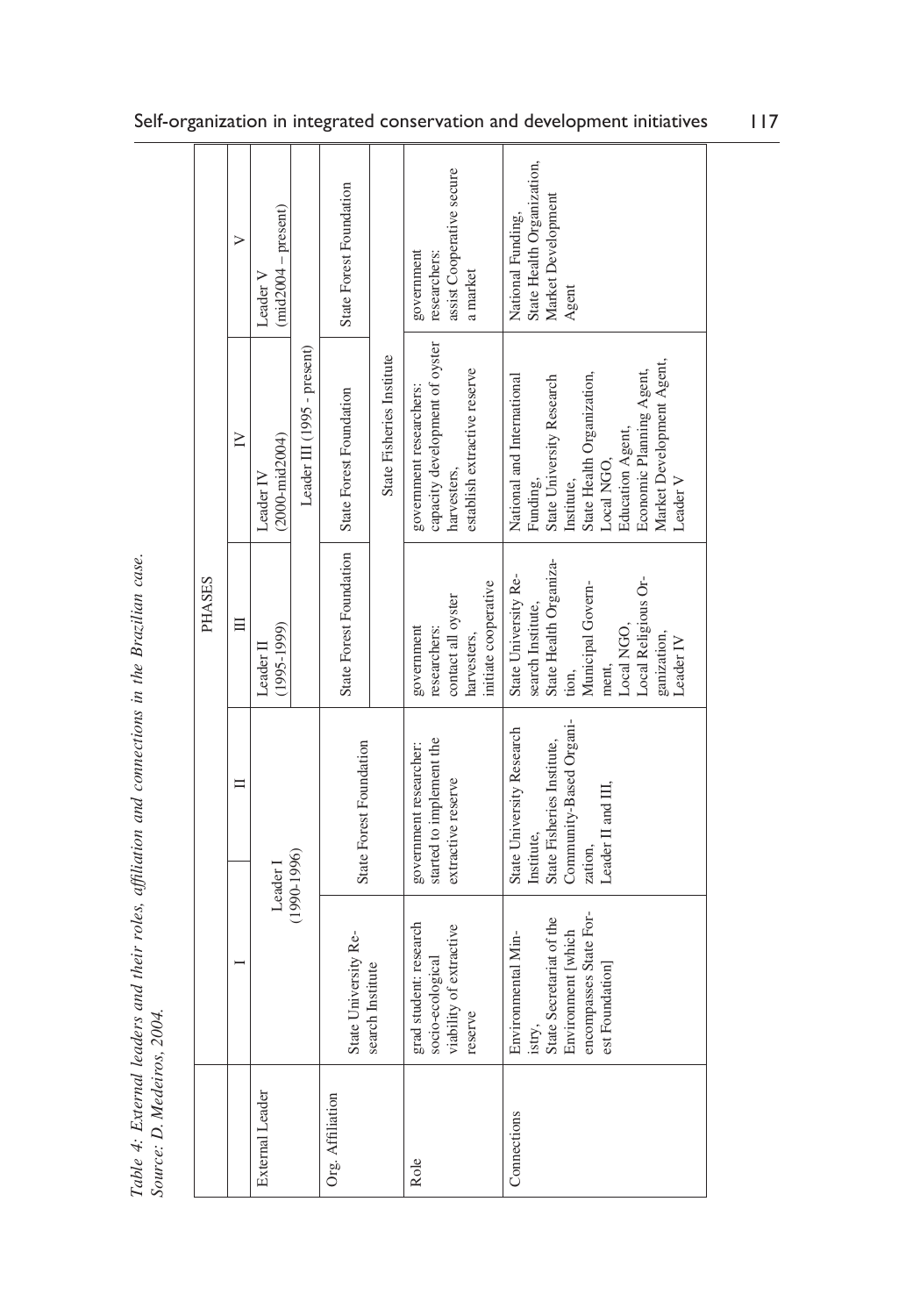### *3.2.5. Partnerships*

We have illustrated above that Community-based Conservation (CBC) initiatives and Integrated Conservation and Development Projects (ICDP) often establish partnerships with a wide variety of supportive organizations (e.g., conservation or development NGOs), government agencies, and/or private sector at local, municipal/district, regional, national or international levels. In essence, community self-organization evolves in a multi-level governance system.

We observed that both formal and informal partnerships occur in CBC and ICDP initiatives. Formal partnership takes place when government and other supportive organizations provide organizational expertise, legal support, training, and/or funding. Informal partnerships may evolve by informal learning processes; that is, when certain arenas (e.g., workshops, meetings, visits, bar talks, one-onone talks) promote knowledge and information exchange among people, including sharing of lessons learned both from success and mistakes. These people may be community members, supportive organization staff, government agents, or members of other communities doing related work.

The number of formal partnerships established in each initiative changed over time and likely reflected a balance among available resources within the community, new needs created by the initiative, and leadership ability to maintain or establish new partnerships. Among the 21 finalists of the Equator Prize 2004, the number of partnerships per initiative varied from 2 to 16 (Median 5, Mode 4) (Seixas et al., forthcoming). From these 21 finalists, 15 (71%) of the initiatives had some kind of support from at least one international level organization (development and environmental NGOs, development agencies, funding agencies and embassies); 10 (48%) of the initiatives had the municipal or district-level government as a key partner; the same number (10) had at least one national-level environmental and/or development agency/ministry as a partner; and, 9 (43%) of the initiatives had at least one academic or research organization working in collaboration with them.

Fritjof Capra (no date) states that, 'Partnership is a key characteristic of life. Self-organization is a collective enterprise'. These words explain much of what this paper is about. Partnership is crucial for Community-based Conservation and Integrated Conservation and Development Projects. It is one of central pillars of community self-organization.

#### *3.2.6. Economic incentives and alternative livelihood options*

One of the key elements for maintaining people committed to an initiative is to provide them with economic incentives. In all seven EI cases researched by the University of Manitoba team, we observed economic incentives, sometimes provided in terms of alternative or complementary livelihood options, as key catalytic elements for the self-organizing process of a project.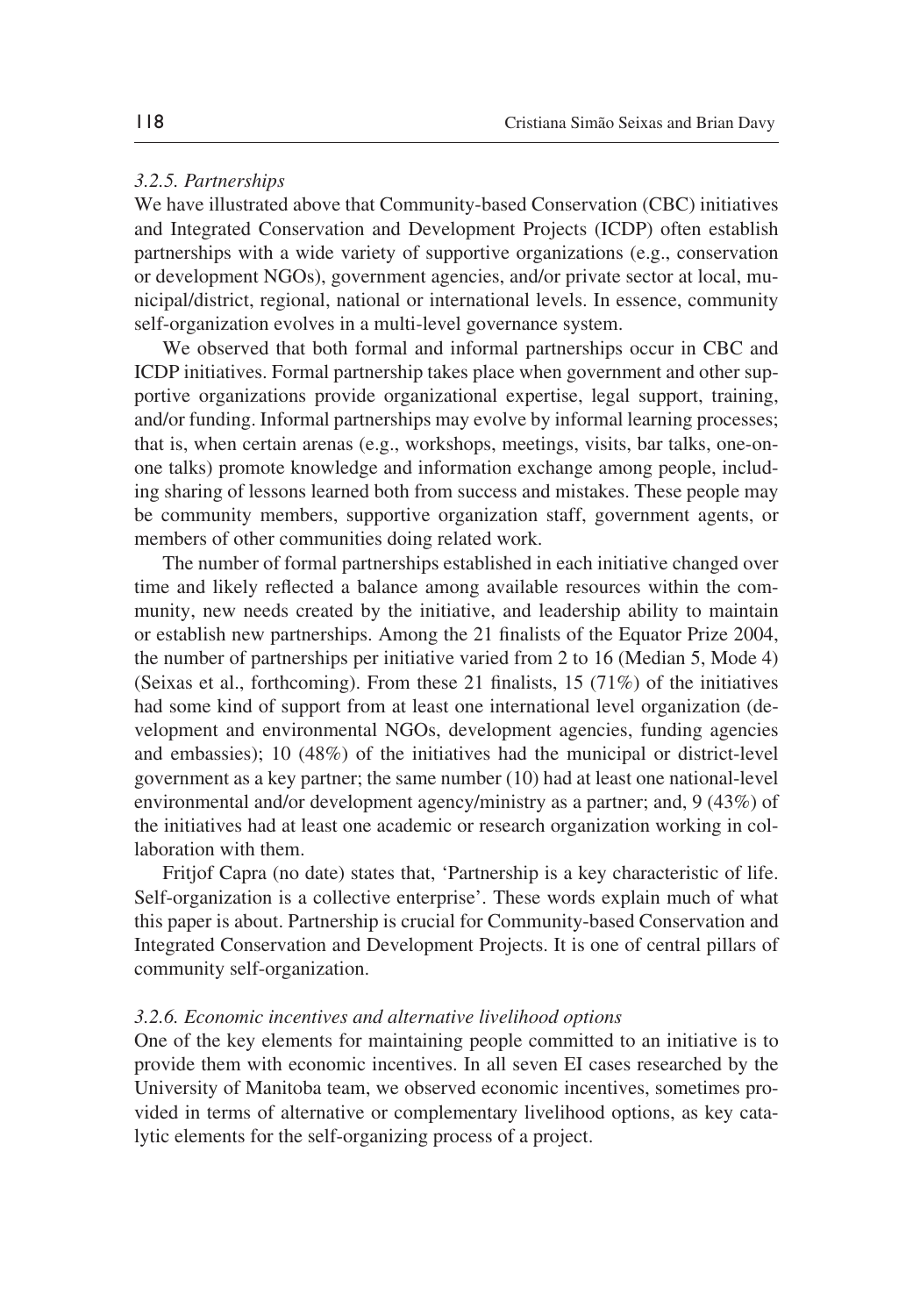In the Peru case, the development of an ecotourism lodge has provided the first source of income for the indigenous group living inside a protected area. In at least two cases (Kenya and India) complementary livelihood options were created (beekeeping and medicinal plant sales, respectively). In another case (Belize), alternative livelihood options were proposed to convince locals to stop over-fishing: an NGO provided training in tour-guiding and range patrolling for fishers and offers of employment as rangers. In the Brazil case, the incentive to participate in the cooperative was to get a higher price for certified oysters.

Interestingly enough, sometimes economic returns (incentives) may not come soon but may be foreseen. This is the case of the Arapaima management initiative in Guyana. Despite the fact that the government has not yet approved the Arapaima management plan for sustainable fishing, fishers have identified high value markets for future sale of Arapaima harvest. While no direct income comes from Arapaima fishing, an alternative source of income for local fishers was promoted: small-scale aquarium trade.

In the Thailand case, the development of a Village Savings Group (Box II) and its outcome helped to increase the unity within the village, develop village leadership in terms of organizational abilities and management of money, and it was used as a platform to further educate villagers about conservation. In addition to economic incentives, social and cultural incentives may also contribute to people's commitment and community self-organization. Although we have no data on this, we suggest that further research investigate such 'non-material' incentives.

# 4. Conclusion

This paper sought to examine two questions. (1) What drives or encourages different people's and/or organizations' involvement in a project, their willingness to take responsibilities and to act? Or to put it differently, what capacities and institutions make it possible for people and organizations to work together? (2) What are the key components of community self-organization? In other words, how do conservation-development projects originate, evolve, survive or disappear? In the following paragraphs we seek to shed further light on these questions, at least partially.

What contributes to people's and/or organizations' involvement in a project, or their willingness to take responsibility and to act? We observed that in some initiatives, people had previous experiences working with community mobilization (e.g., through religious groups) and awareness development. In others, capacities regarding social mobilization and social-environmental awareness had to be built throughout the process. Key leaders providing a vision of the potential outcomes and working as facilitators and internal conflict managers had played a major role in guiding the process. Incentives, particularly economic ones, increase peoples' commitment to the initiative. In many cases, the initiative worked with existing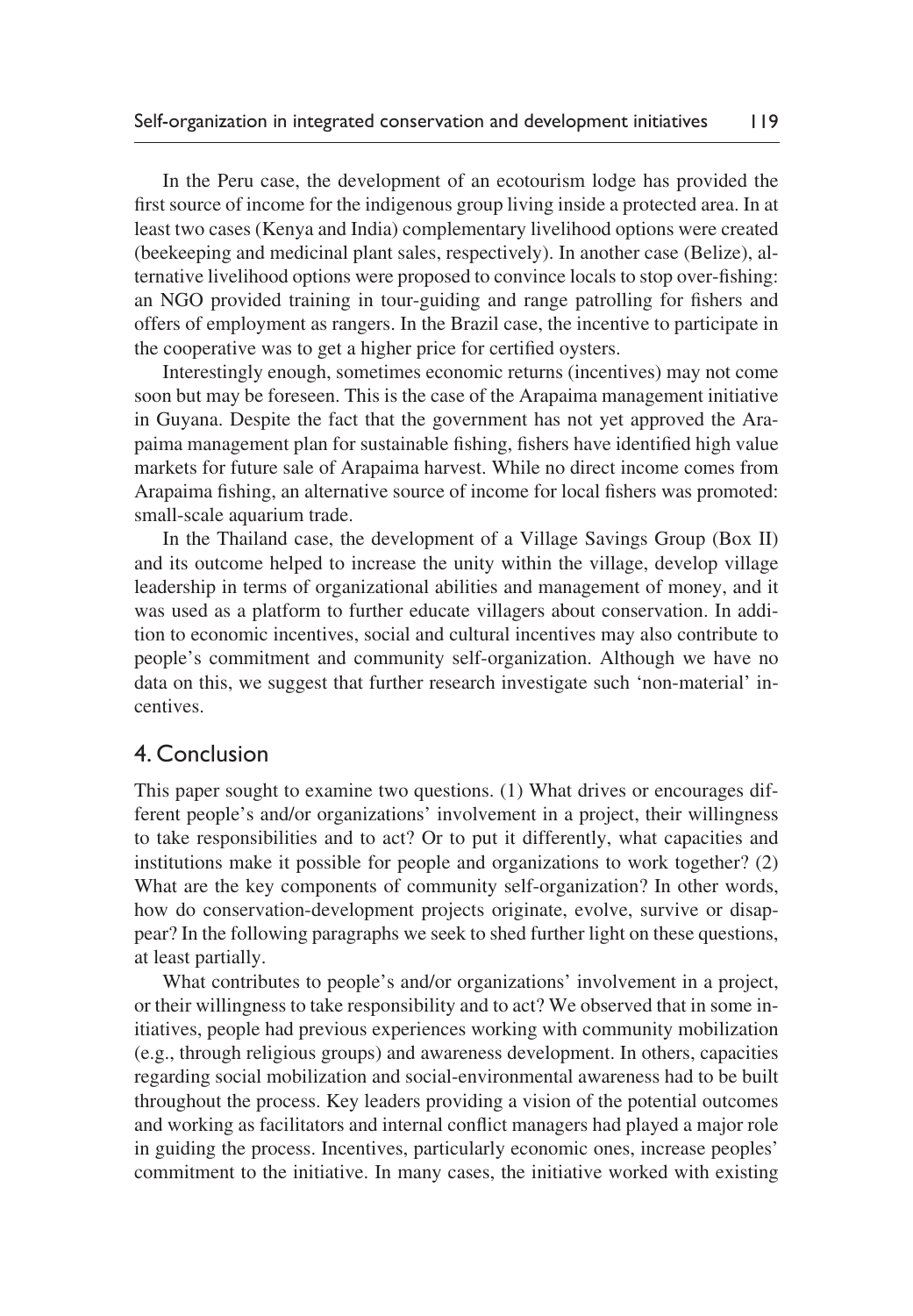

*Figure 1. The self-organization process in conservation-development initiatives starts with a vision to change the socio-ecological system created in response to trigger event(s) (e.g., disasters, conflicts, new agendas). Such a vision is usually developed in collaboration with community members and concerned partners. The stimulus for change (anticipated incentive or incentives) helps to motivate community engagement to seek a new and different set of outcomes. When a window of opportunity (e.g., institutional environment, partnerships, capacity building) appears, one or more key people (leaders) start to mobilize the available materials (in-kind resources, infrastructure, funding, information/knowledge) and available energy (leadership, community involvement, supportive organization and government involvement) for the development of the project.*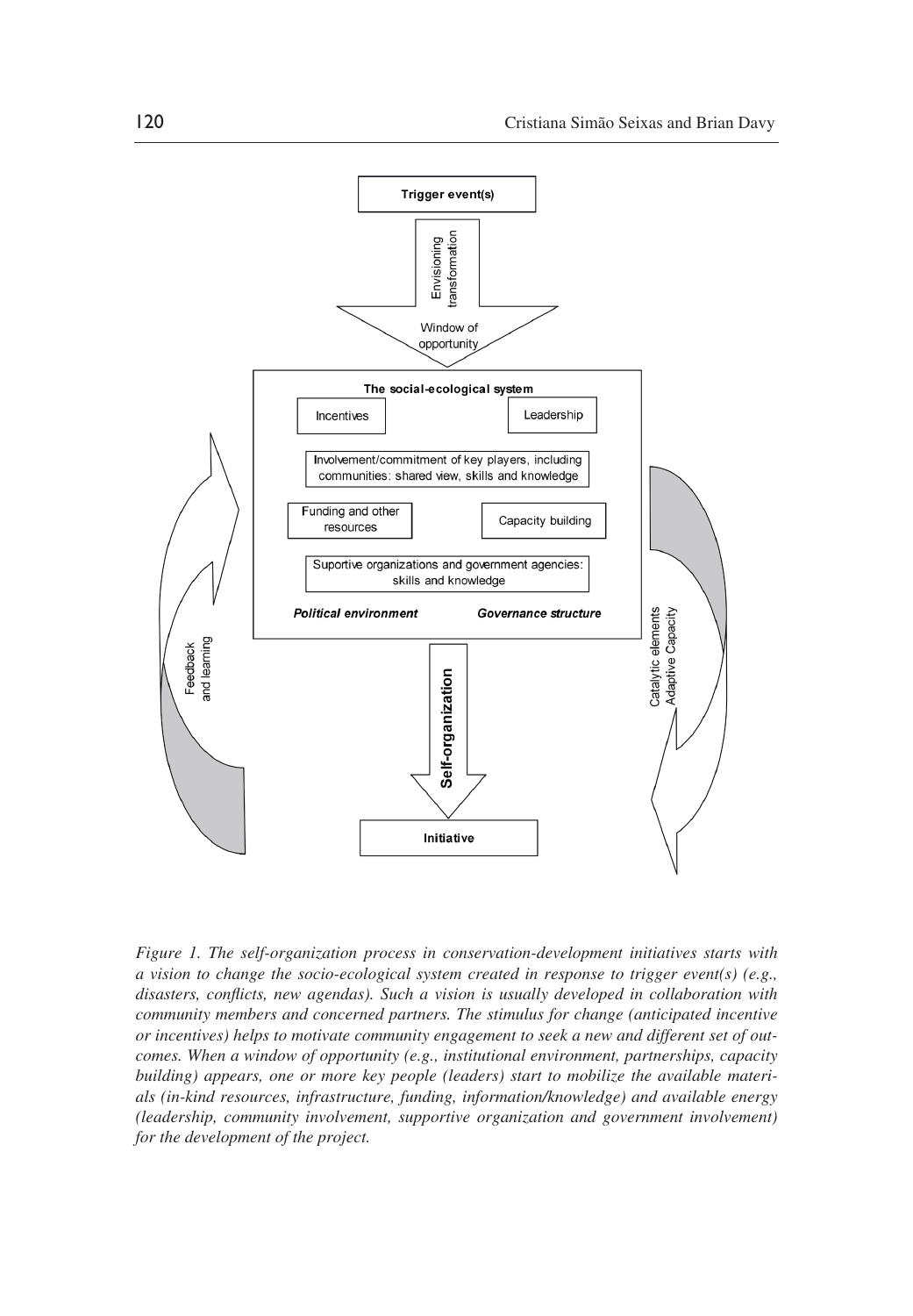institutions and social networks. Building on existing institutions and capabilities has served as a catalyst to some initiatives. Sick (2002, 19) calls attention, however, to the fact that 'while existing institutions are likely to be more enduring than those created artificially by outside organizations… [they] may be prone to co-optation by local elites'. Involving local people in a project is not an easy task. Some initiatives may face barriers that are external to the local group (e.g., dealing with guerrillas, dictatorial governments) as well as those that are internal (e.g., internal group conflicts and lack of trust of outsiders' ideas) (Seixas et al., forthcoming).

How conservation-development projects originate, evolve, survive or disappear? Going back to our cooking metaphor, we observed throughout this paper that there is no perfect recipe for conservation-development projects. However, we note that there are some common ingredients present in most of the cases. Based on our studies we observe that most groups/individuals seek to make the best use of some common ingredients (e.g., shared vision of possible change and motivation to promote change, appropriate (in both the temporal and level/issue scales) leadership, and involvement and commitment of key players (particularly community)). Other ingredients may serve as catalytic factors in the self-organization process (e.g., knowledge and skills of supportive organizations and government agencies, funding and other resources, capacity building, economic incentives). Figure 1 attempts to provide a model of the dynamics of the self-organization process in Community-based Conservation (CBC) initiatives and Integrated Conservation and Development Projects (ICDP). It provides the key elements that have contributed to the origin and development of most of the projects analyzed by our research team. Each project used different 'amounts' of these elements and not all projects used all the elements.

Basically, a self-organization process starts when someone or a group of people envisions a transformation to improve a social-ecological system. The envisioning process may be a response to a post-disaster situation, a conflict situation or some other trigger event. This vision is often shared with community members and potential partners. A shared vision of a social-environmental problem and motivation to tackle it is essential to the success of the project. When a window of opportunity (Olsson et al., 2004) appears (such as favourable institutional environment, potential partnership with government and supportive organizations, and/or capacity building opportunities) one or more key people (leaders) start to mobilize the available materials and energy for the project. Materials may be inkind resources, infrastructure, funding, information and knowledge. Energy refers to the degree of actual involvement of different actors into the process.

After the initial self-organization process, the project is often reconfigured through feedback and learning; that is, although not all projects have monitoring systems, lessons of what works and what does not work are often incorporated (though it may take a long time) into new arrangements (configurations) of the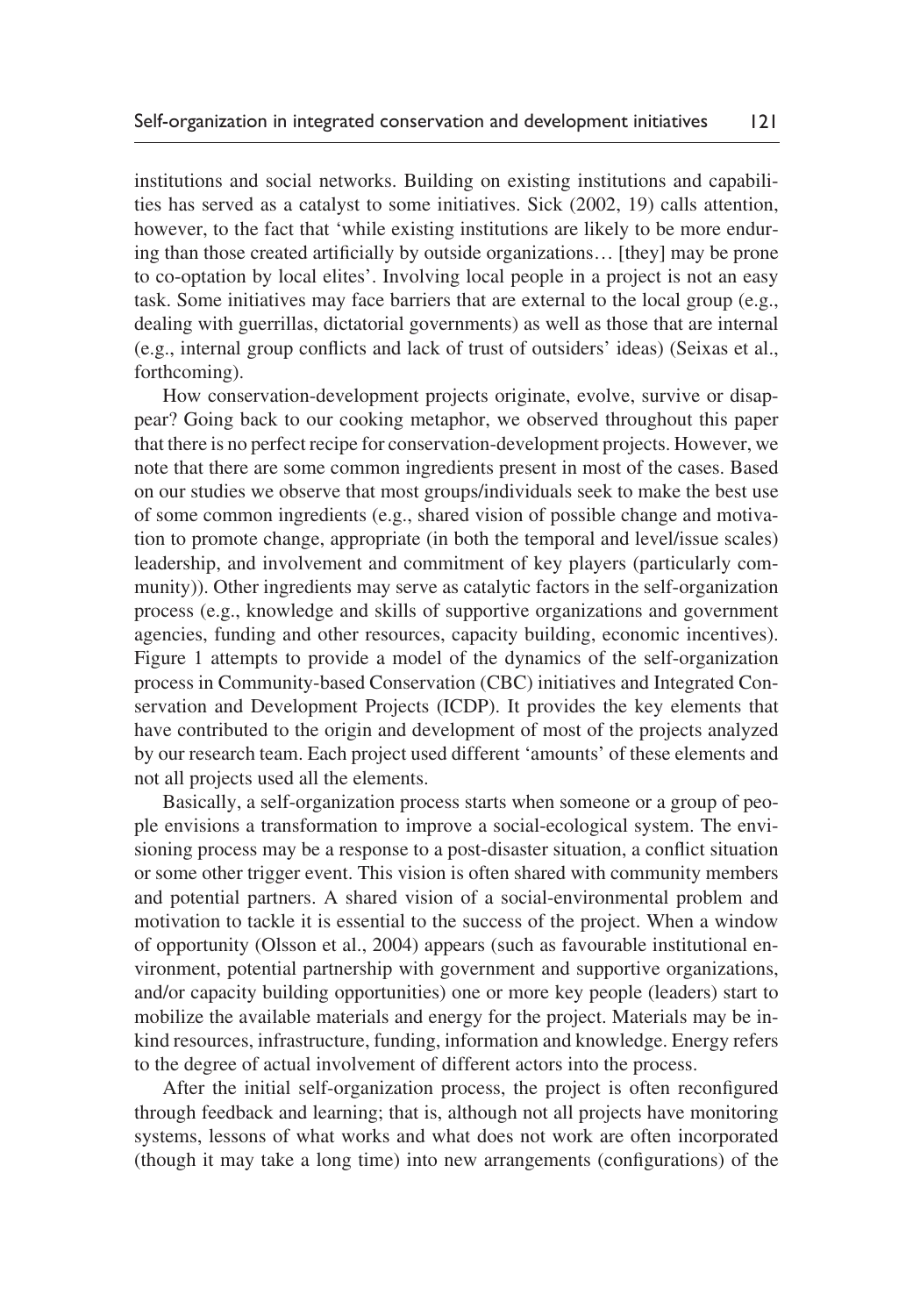project. Catalytic elements, including social, economic and/or ecological incentives often move the project forward. However, it is the capacity to adapt to internal forces (e.g., new demands, internal conflicts) and external forces (e.g., markets, central government policies, international economic policies ('globalization') and donor policies) that dictate the ability of a project to survive or disappear.

One hypothesis that emerges from our research is that complexity of an initiative in terms of its structures and functions (e.g., partnerships, resource and knowledge mobilization) increases as the initiative broadens its initial goals and needs; and the complexity decreases after capacity is built and/or the initiative tends to become self-sustaining while maintaining its initial focus on its goals/ needs.

To conclude, this paper has shown that Community-based Conservation and Integrated Conservation and Development Projects opportunistically evolve in a multi-level world, in which local communities establish linkages with people and organizations at different political levels, across different geographical scales, and for different purposes. As Berkes (2006) puts it 'community-based conservation is … about governance that starts from the ground up and involves multi-level interactions'; moreover it 'is a complex systems problem'. This paper analyzes selforganization processes in complex systems and concludes that there is no right 'recipe' to promote community self-organization. Despite the fact that we observed six common ingredients<sup>3</sup> to be present in most of the projects, the existence of these six ingredients does not guarantee the success of a project: – the 'chef's' creativity also is critical. Moreover, not all ingredients are used in all projects and other different key ingredients are used in some of the projects. Our results show (Table 2), however, that often a mix of some of these six ingredients need to come together for 'success' and that one or two ingredients are not sufficient to ensure success. One hypothesis that emerges from our findings and could be tested in further research is that when some of the key ingredients disappear continued success becomes difficult. One important lesson that also emerges from our findings is that valuing and empowering local institutions and encouraging and facilitating multi-level, cross-scale partnerships seem to be key steps in making a delicious meal – i.e., in promoting a successful Community-based Conservation initiatives and Integrated Conservation and Development Projects.

<sup>&</sup>lt;sup>3</sup> Common elements: (1) involvement and commitment of key players (including communities), (2) funding, (3) strong leadership, (4) capacity building, (5) partnership with supportive organizations and government, and (6) economic incentives (including alternative livelihood options).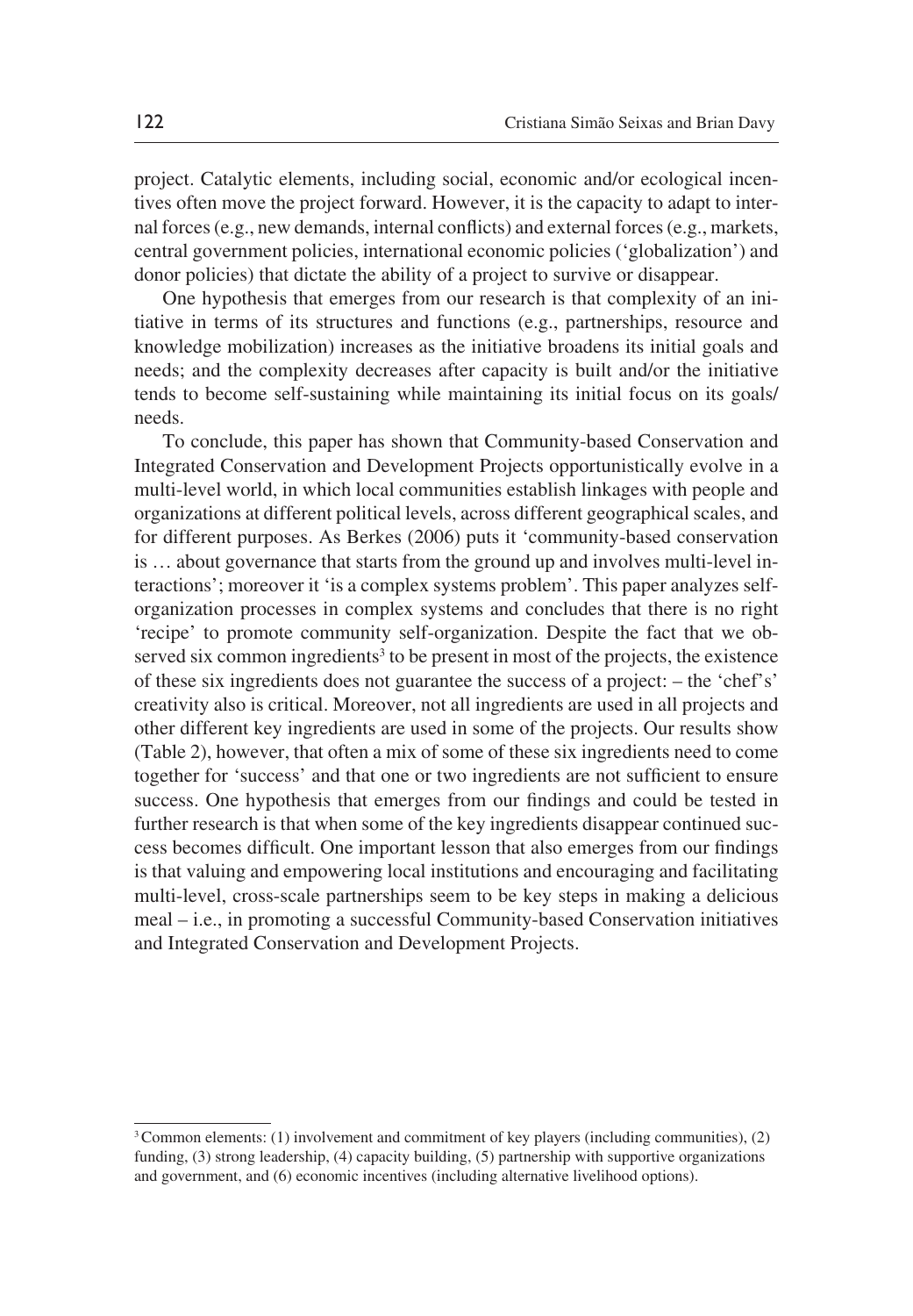## Literature cited

- Agrawal, A. and C.C. Gibson. 2001. The role of community in natural resource conservation. In *Communities and the Environment: Ethnicity, Gender, and the State in Community-based Conservation*, eds. A. Agrawal and C. C. Gibson, 1-31. New Brunswick, NJ: Rutgers University Press.
- Anderies, J.M., M.A. Janssen, and E. Ostrom. 2004. A Framework to Analyze the Robustness of Social-ecological Systems from an Institutional Perspective. *Ecology and Society* 9(1):18. http://www.ecologyandsociety.org/vol9/ iss1/art18/.
- Berkes, F. 2006. The problematique of community-based conservation in a multi-level world. Paper presented at the Biennial Meeting of the International Association for the Study of Commons (IASC), Bali, Indonesia, June 2006. http://dlc.dlib.indiana.edu/view/conferences.html/.
- Berkes, F. and C. Folke, eds. 1998. *Linking Social and Ecological Systems: Management Practices and Social Mechanisms for Building Resilience.* Cambridge: Cambridge University Press.
- Berkes, F. and C. Seixas. 2004. Lessons from community self-organization and cross-scale linkages in four Equator Initiative projects. Equator Initiative Synthesis Report. Winnipeg: Natural Resources Institute, University of Manitoba. http://www.umanitoba.ca/institutes/natural\_resources/nri\_cbrm\_projects\_ eiprojects.html.
- Capra, F. no date. Ecology and Community, p.7. Berkeley, CA: Center for Ecoliteracy. http://www.ecoliteracy.org/pdf/community.pdf (accessed 20071119)
- Fernandes, D. 2004. Community-Based Arapaima Conservation in the North Rupuni, Guyana, Equator Initiative Technical Report. Winnipeg: Natural Resources Institute, University of Manitoba. http://www.umanitoba.ca/institutes/ natural resources/nri cbrm projects eiprojects.html.
- Fernandes, D. 2005. TIDE Port Honduras marine reserve, Belize, Equator Initiative Technical Report. Winnipeg: Natural Resources Institute, University of Manitoba. http://www.umanitoba.ca/institutes/natural\_resources/nri\_cbrm\_ projects\_eiprojects.html.
- Gunderson L.H. and C.S. Holling eds. 2002. *Panarchy: Understanding Transformations in Systems of Humans and Nature.* Washington, DC: Island Press.
- Herrera, J. 2006. Casa Matsinguenka indigenous ecotourism project, Peru. Equator Initiative Technical Report. Winnipeg: Natural Resources Institute, University of Manitoba. http://www.umanitoba.ca/institutes/natural\_resources/nri\_cbrm\_projects\_eiprojects.html.
- Holling, C.S. 2001. Understanding the complexity of economic, ecological and social systems. *Ecosystems* 4:390-405.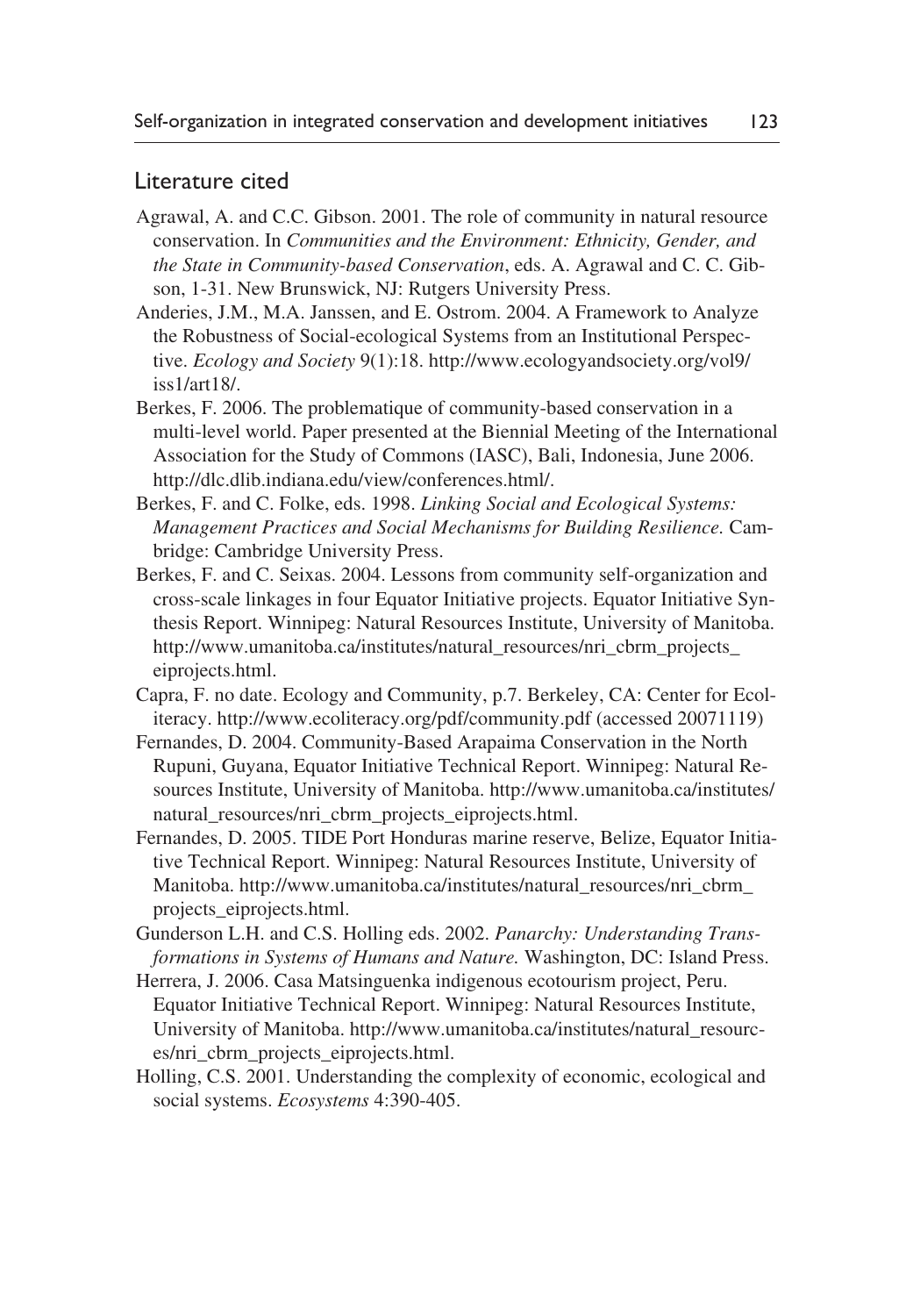- Isely, C. and S. Scherr. 2003. Community-based ecoagriculture initiatives: Findings from the 2002 UNDP Equator Prize Nominations. Equator Initiative draft report. http://www.ecoagriculturepartners.org/documents/reports/CIreportdraft12-23%5B1%5D.pdf (accessed 20071114).
- Jonas, N.M.S. 2003. Key factors leading to successful sustainable community livelihoods: Lessons learned and research option based on the desk analysis of winning Equator Prize 2002 projects. Equator Initiative Working Paper. http:// www.undp.org/equatorinitiative/documents/pdf/JonasMbonguReport\_OnlineVersion.pdf (accessed 20071114).
- Levin, S. 1998. Ecosystems and the biosphere as complex adaptive systems. *Ecosystems* 1:431-436.
- Maurice, S. 2004. Honey Care Africa Ltd., Kenya. Equator Initiative Technical Report. Winnipeg: Natural Resources Institute, University of Manitoba. http:// www.umanitoba.ca/institutes/natural\_resources/nri\_cbrm\_projects\_eiprojects. html.
- Medeiros, D. 2004. Cananeia Oyster Producers Cooperative, Brazil, Equator Initiative Technical Report. Winnipeg: Natural Resources Institute, University of Manitoba. http://www.umanitoba.ca/institutes/natural\_resources/nri\_cbrm\_ projects\_eiprojects.html.
- Olsson, P.C. Folke, and T. Hahn. 2004. Social-ecological transformation for ecosystem management: the development of adaptive co-management of a wetland landscape in southern Sweden. *Ecology and Society*, 9(4):2. http:// www.ecologyandsociety.org/vol9/iss4/art2/.
- Resilience Alliance. 2006. Glossary. http://www.resalliance.org/608.php (accessed 20060920).
- Seixas, C.S., B. Davy, and W. Leppan. Forthcoming. Lessons learnt on community-based conservation and development from the 2004 Equator Prize finalists. *Canadian Journal of Development Studies*.
- Senyk, J. 2005. Pred Nai community forestry group and mangrove rehabilitation, Thailand, Equator Initiative Technical Report. Winnipeg: Natural Resources Institute, University of Manitoba. http://www.umanitoba.ca/institutes/ natural\_resources/nri\_cbrm\_projects\_eiprojects.html.
- Shukla, S. 2004. Medicinal Plants Conservation Centre, Pune, India, Equator Initiative Technical Report. Winnipeg: Natural Resources Institute, University of Manitoba. http://www.umanitoba.ca/institutes/natural\_resources/nri\_cbrm\_ projects\_eiprojects.html.
- Sick, D. 2002. Managing environmental process across boundaries: A review of the literature on institutions and resource management. Working Paper 10, Rural Poverty and the Environment Working Paper Series. Ottawa: International Development Research Centre. http://www.idrc.ca/uploads/user-S/1117113202110Sick.pdf (accessed 20071119).